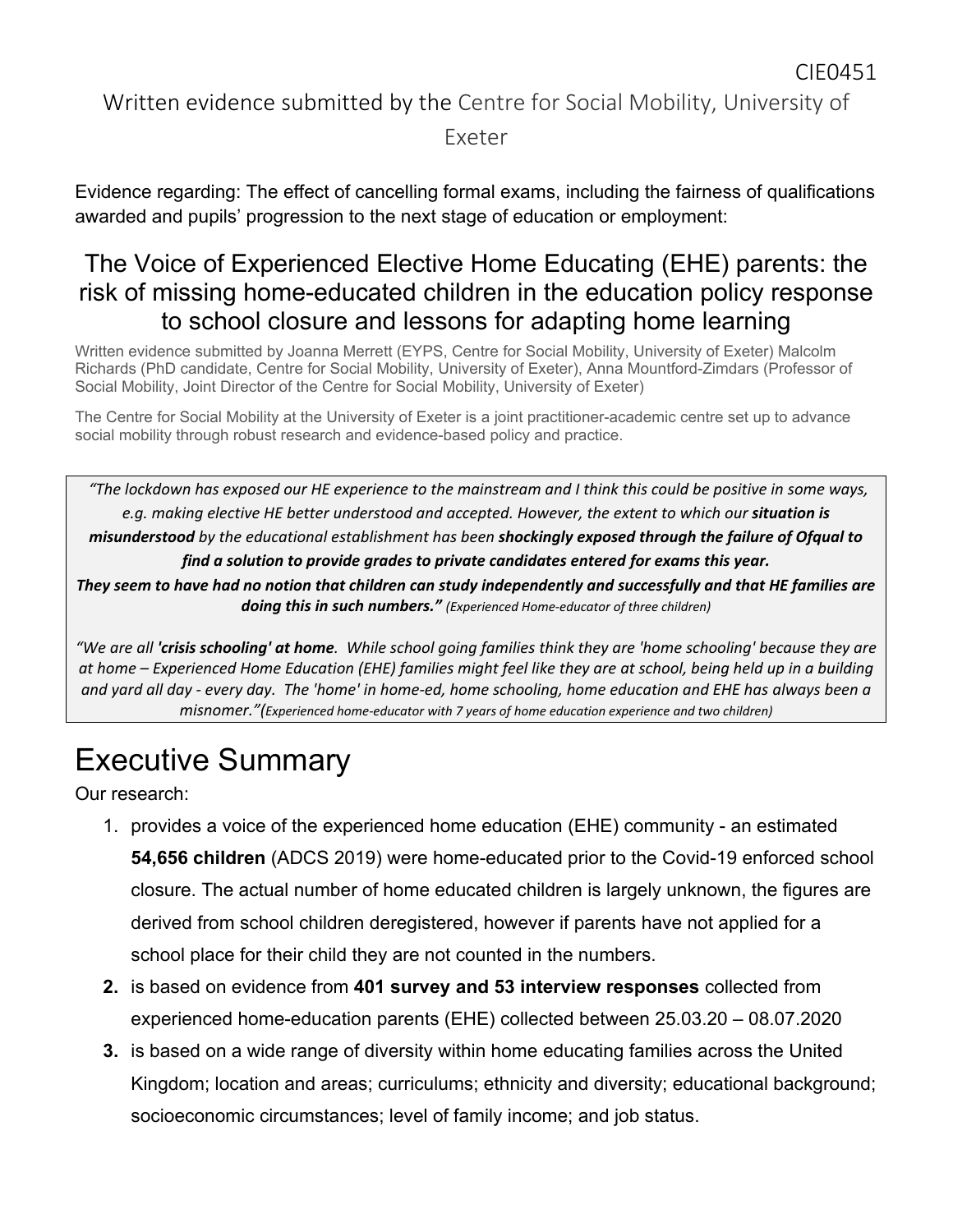#### **Key Policy finding:**

- **1. The policy of cancelling exams excludes the needs of home-educated children:** There is a significant and detrimental impact on home educated children due to take exams as private candidates. Typically home educated students sit exams as independent candidates at schools or exam centers, **leaving many without either an exam or a predicted grade. The policy of cancelling examinations without offering suitable substitutes risks failing a generation of home-educated children from the educational progression into post-16 and post-18 education they would normally access.**
- 2. Home educators **college and university places** are being **jeopardised** as well as apprenticeships and vocational courses. Many have been left without a solution. Parents are urgently trying to negotiate with **local providers** in the **absence of exams which are impacting on EHE children's future education opportunities**.
- 3. **Home educators are not able to mark their children's work for a predicted grade nor have they sat marked Mock Exams so cannot use mocks as a form of predicted grade.** Each exam center interpreted Ofqual guidelines differently creating **a lottery of opportunities for EHE children**.
- 4. Home educators study independently and successfully for GCSE and A 'level Exams. Several of our research participants described organising community activities and exam support for home educators spanning the last 26 years. Participant responses suggest **home educated children have successfully sat as independent candidates in high numbers for at least the last 20 years** although there are no official figures.
- 5. There are **significant learning opportunities for schools and policy makers to be gained from experienced EHE** about how to prepare for and undertake education in a home setting, this relates to taking a holistic view of children and their academic and emotional well-being needs, being child-centered, child-led and flexible to achieve learning.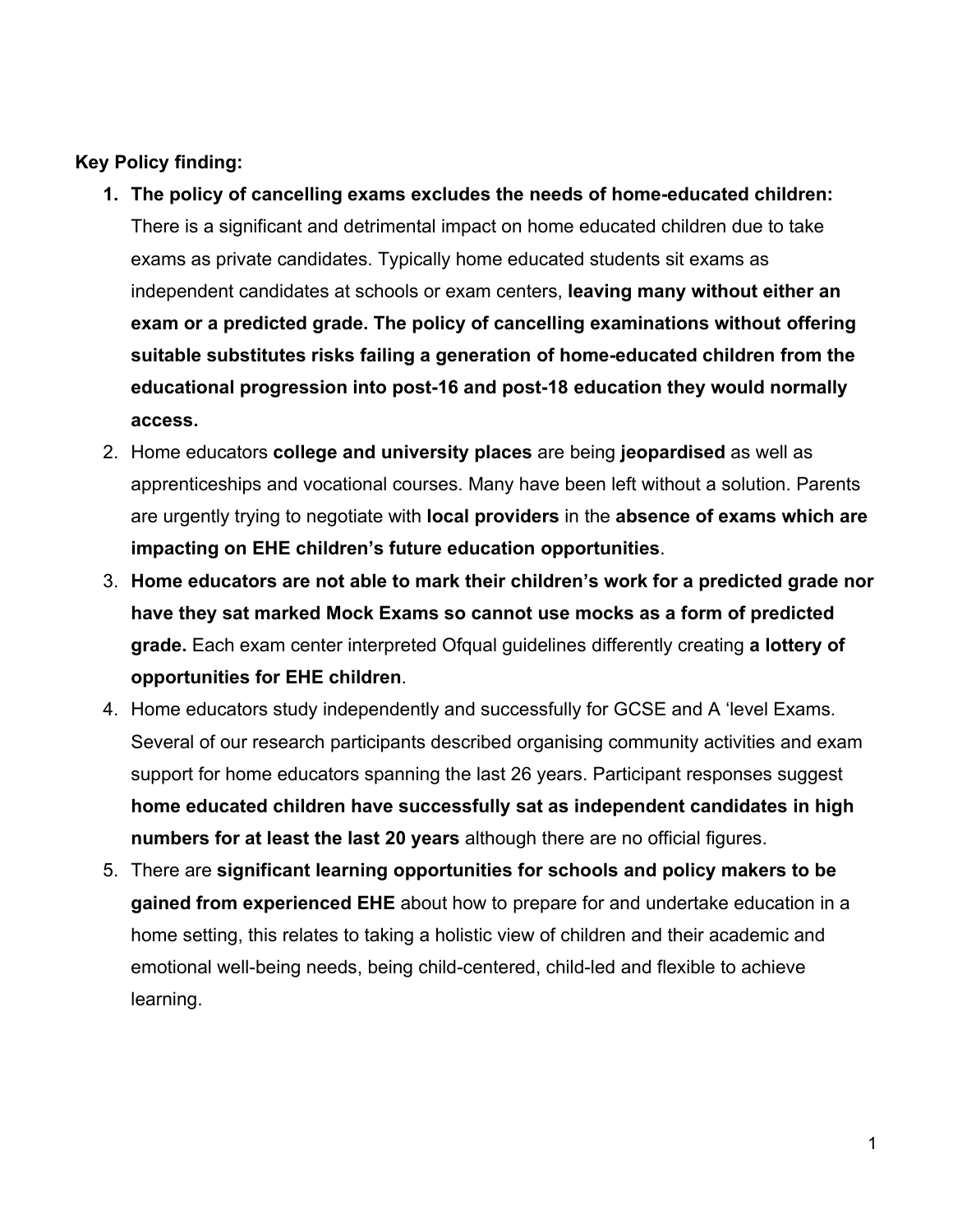Our key general findings show that Home Educating families:

- 1. experience a **negative impact for their children due to predicted grades policy** as their children rely on examinations taken in schools or exam centres
- 2. **draw upon a wide range of skills and expectations** about their education provision, adapting more easily to school closures.
- 3. have their home environments **well-prepared** for creative, productive and engaging teaching and learning activities.
- **4.** consider the enforced remote schooling as **"crisis schooling" not Home education.**
- 5. focus on **opportunities to develop teaching and learning skills** that they may not have otherwise learnt.
- **6. welcome the wider availability of online educational resources.**
- 7. have a **holistic view** of education.
- 8. find that there are **contrasting experiences** where they have both children at school and are home educating another child at home.
- 9. experience **wide variations** in local and national engagement and opportunities during the Covid-19 school closure from Local Authorities (LA).

# **Detailed Report:**

### Research context

Our research explored the perspectives of 'experienced home educating families' during the effects of Covid-19 enforced school closures, restrictions on movement and assembly, and government enforced lockdown protocols.

An estimated 54,656 children were home-educated prior to the Covid-19 enforced school closure (*ADCS 2019*). However, they are often a hidden sector within education and their voice and experience are not routinely considered and represented in government decision making. We thought this was an important research and advocacy gap to fill for two reasons: we might miss some learning that would benefit all parents schooling from home now or in the future and we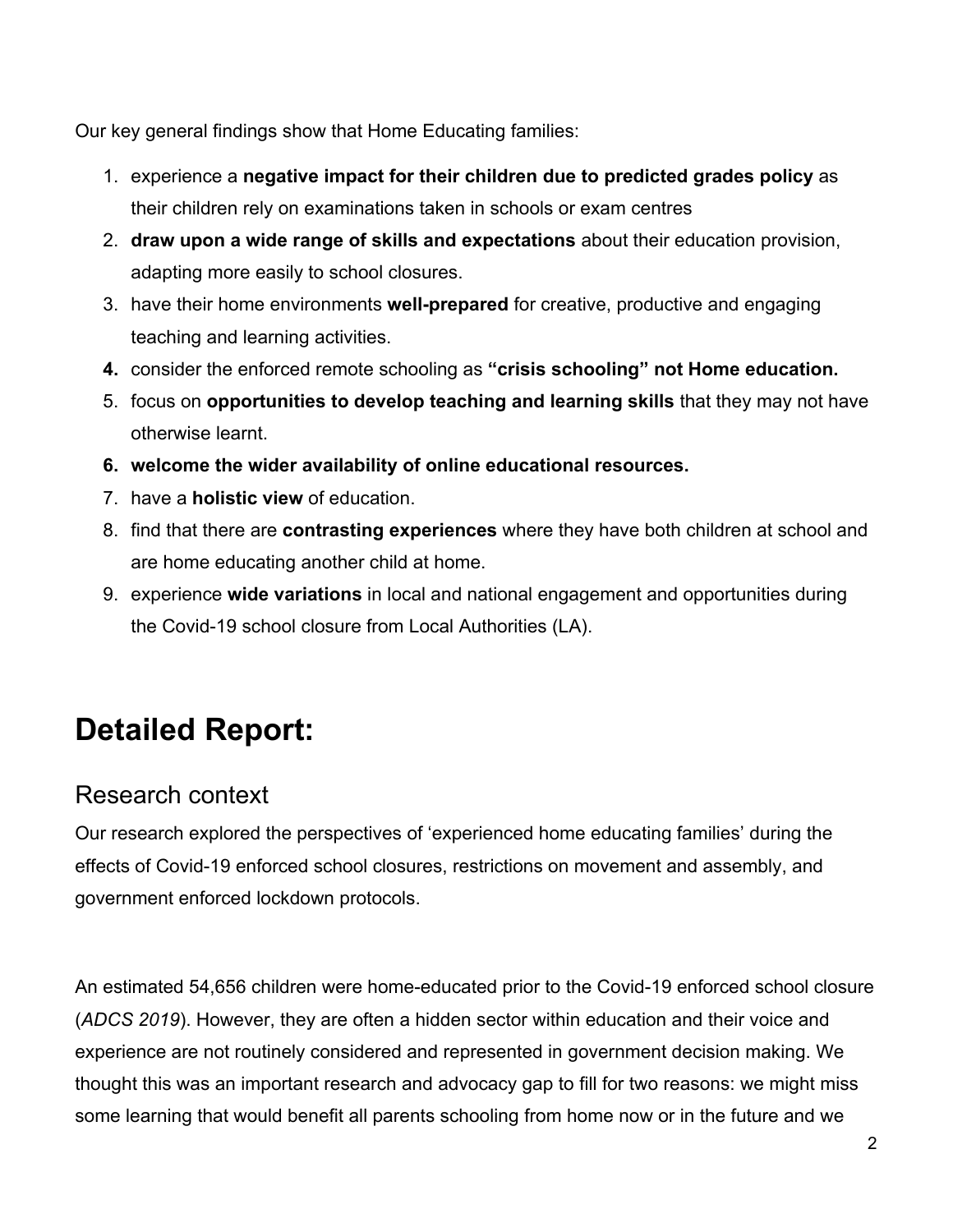might miss important aspects of their experience that would benefit from policy consideration now. Our research exceeded expectations for policy demands and learning from the EHE community.

We knew from our other rapid response research at the Centre for Social Mobility at the University of Exeter that parents with children with SEN reported lower wellbeing than other parents, and we expected this group to face additional challenges in providing education to their children. We wanted to understand how parents experienced in home education were developing and changing their learning practices during the school closures.

The research project gained ethical approval from the University of Exeter, and took place between 25<sup>th</sup> March and 8<sup>th</sup> July 2020. A mixed-methods study was undertaken, consisting of a largely open-ended questions survey with 401 respondents, and interviews with 53 respondents. This study sought to understand the impact on school closures and a changing policy environment on families who have chosen to electively home educate their child/children for at least 12 months prior.

In preparation for this submission, we added a very quick response survey open for only 12 hours on the 19<sup>th</sup> of July to gauge the view of home educating parents on the cancelled examinations. We received over 100 accounts of the impact on children with significant concerns about how to provide opportunities for home educated private candidates missing out on the opportunity to have their educational achievements certified through GCSE / A-level equivalent examinations or predicted grades. We are submitting this evidence separately to Ofqual.

The vast majority of survey respondents  $-2/3$ <sup>rd</sup> had been home-educating for between 1 and 6 years (Table 1).

#### Table 1: Length of home-education

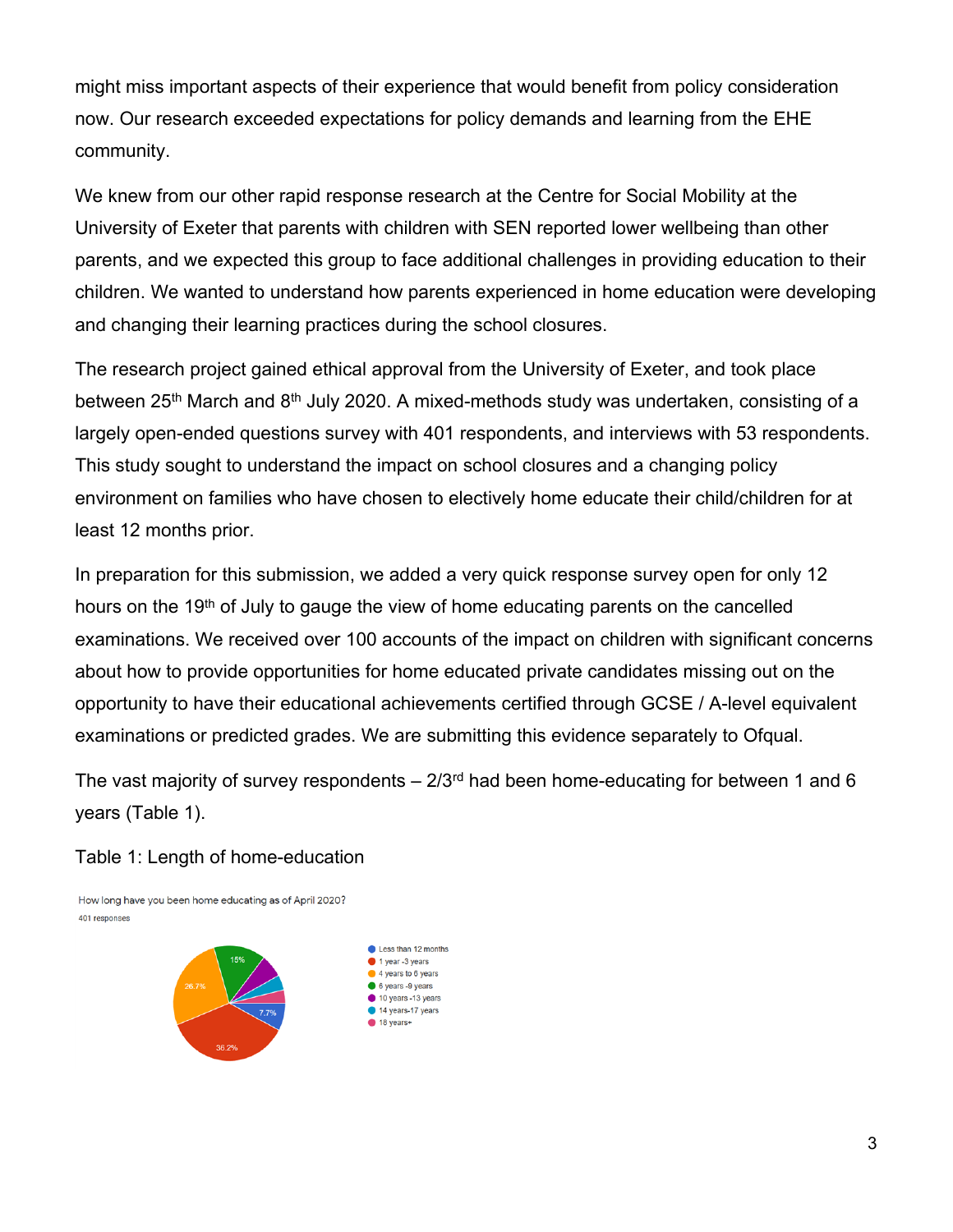Of the participants a high number of parents reported a postgraduate level of study; 191 participants out of 454 (see Table 2) but it is noteworthy that home-educators are a diverse community with parents having a wide range of educational and professional backgrounds (see appendix). Of the participants 55.1% of families reported no children with special educational needs, compared to 45.4% that did having at least one child with special educational needs. A quarter of respondents were educating 1 child at home and 16 per cent were educating four or more children at home with the vast majority of parents educating two (38%) or three (20%) children at home. The reasons for choosing to home-educate varied as discussed in appendix 2.

Table 2: the educational profile of EHE in our survey



Findings Section 1: The policy of cancelling exams excludes the needs of home-educated children.

The policy context for our findings is that home-educated children are often not eligible for predicted grades. This is what the OFQUAL consultation found: "…**we could not identify any reliable way to calculate grades for private candidates**..."(Ofqual. 2020. Publishes Initial Decisions on GCSE and A Level Grading Proposals for 2020 [article], May 2020). Ofqual observed that "There was broad support for our proposal to only allow exam boards to issue results for private candidates for whom the Head of Centre is confident they can submit a centre assessment grade and include them in the centre's rank order….**Most of those who disagreed were students who are private candidates themselves and their parents or carers**." (Ofqual [news story] 2020)

The exam boards estimate about 20,000 private candidates were planning to enter for exams this summer (Ofqual, 2020;pg52) while Chris Spraggett, chief executive of Tutors and Exams told the BBC they had received about **38,000 enquiries from "displaced" candidates** not all homeschooled - within 48 hours after exams were cancelled. There are no official figures for the number of home educated students due to sit exams (BBC 'Homeschooled Pupil "in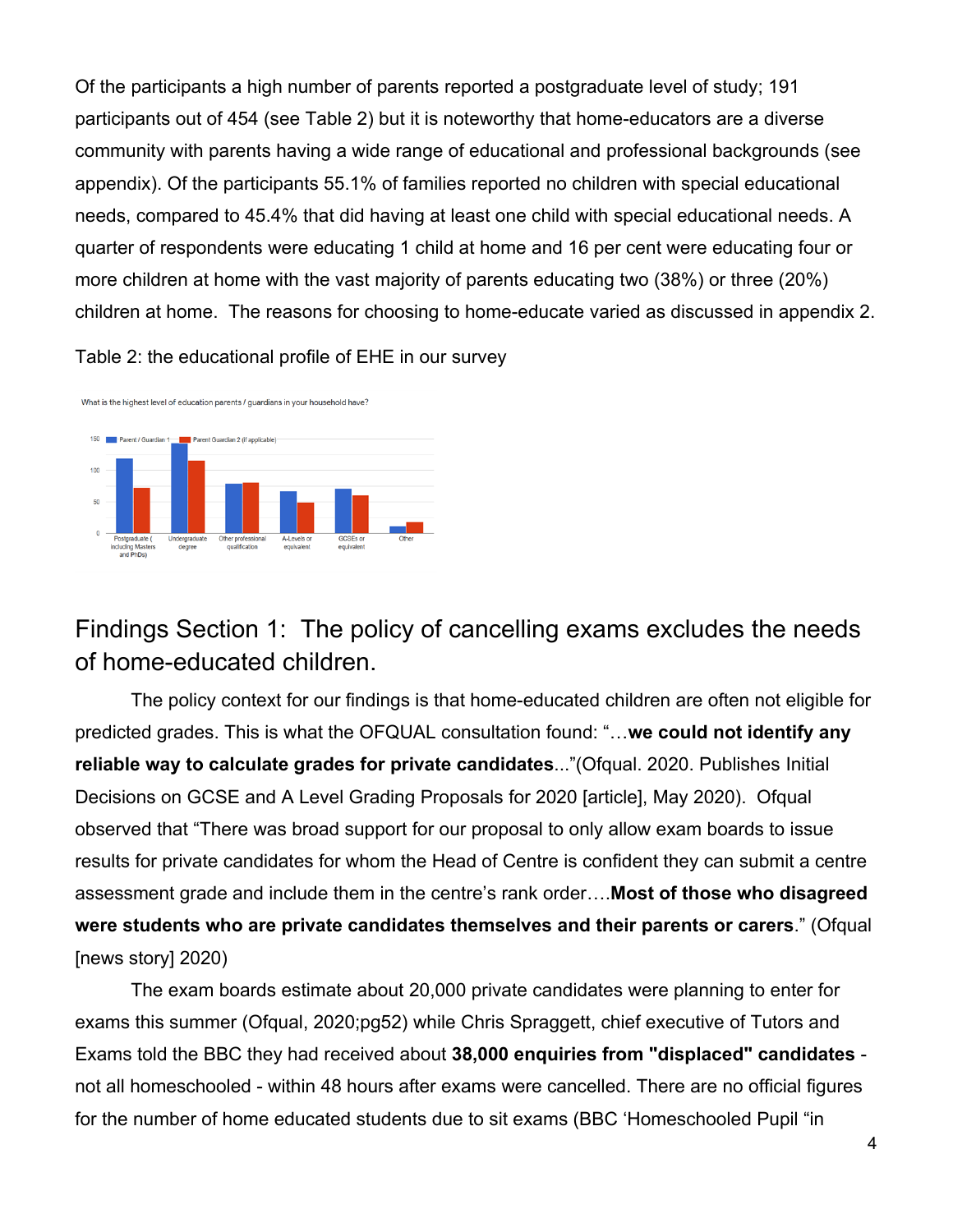Limbo" over GCSE Move', 2020). The Government document explains "A third category of students will have studied independently. The exam boards are considering whether some of these students, whose progression will be hindered if they do not receive a grade this summer." (Ofqual, 2020;pg52).

- 1.1 In interviews, home-educators explained that private candidates 'were not always part of a 'cohort of students' at a centre so were largely left without hope of a grade' (interviewed home educating parent with two children both GCSE candidates). A Centres cohort can be school children taking re-sits or studying at the center as part of course towards exams. Ofqual guidance did not take into account Private Candidates who studied independently and whose first contact with the exam center is to sit the exam.
- 1.2 We had not included a direct question on exam cancellation in our survey, however, 27 parents choose to comment unprompted on their child having exams cancelled or deferred. A further 95 participants mentioned planning to study IGCSE's with their children or wanting Local Authorities to support with Exams for Home Educators, including providing more exam centres. Those completing the survey in March may not have known how their GCSE's would be impacted.
- 1.3 **The policy of cancelling examinations without offering suitable substitutes for homeeducated children who are usually not eligible for predicted grades risks failing a generation of home-educated children from the educational progression into post-16 and post-18 education they would normally access.**
- 1.4 Our research finds that there is a significant detrimental impact on home educated children due to take exams. Typically home educated students sit exams as independent candidates, this has left many without either an exam or a predicted grade and financially impacted.

Home educators were thus asking the government to *"facilitate access to exams for those HE* children who wish to take them. And remove the fees! It costs up to £250 for each exam at exam *centres." (*Home educator with 9 years home educating experience)*.*

Another parent voiced this concern: "*The amount of home educators that have lost out nationwide due to the exam fiasco is horrendous. Many do not use tutors are unable to get predicted grades and have lost a lot of money with the prospect of paying again for an exam that may still not take place. Extra hardship, extra stress. A lot of these children are those that were taking exams despite being failed by schools.... and now feel let down again. Little has been thought about the impact on the home ed community by those outside it." Home Educating parent*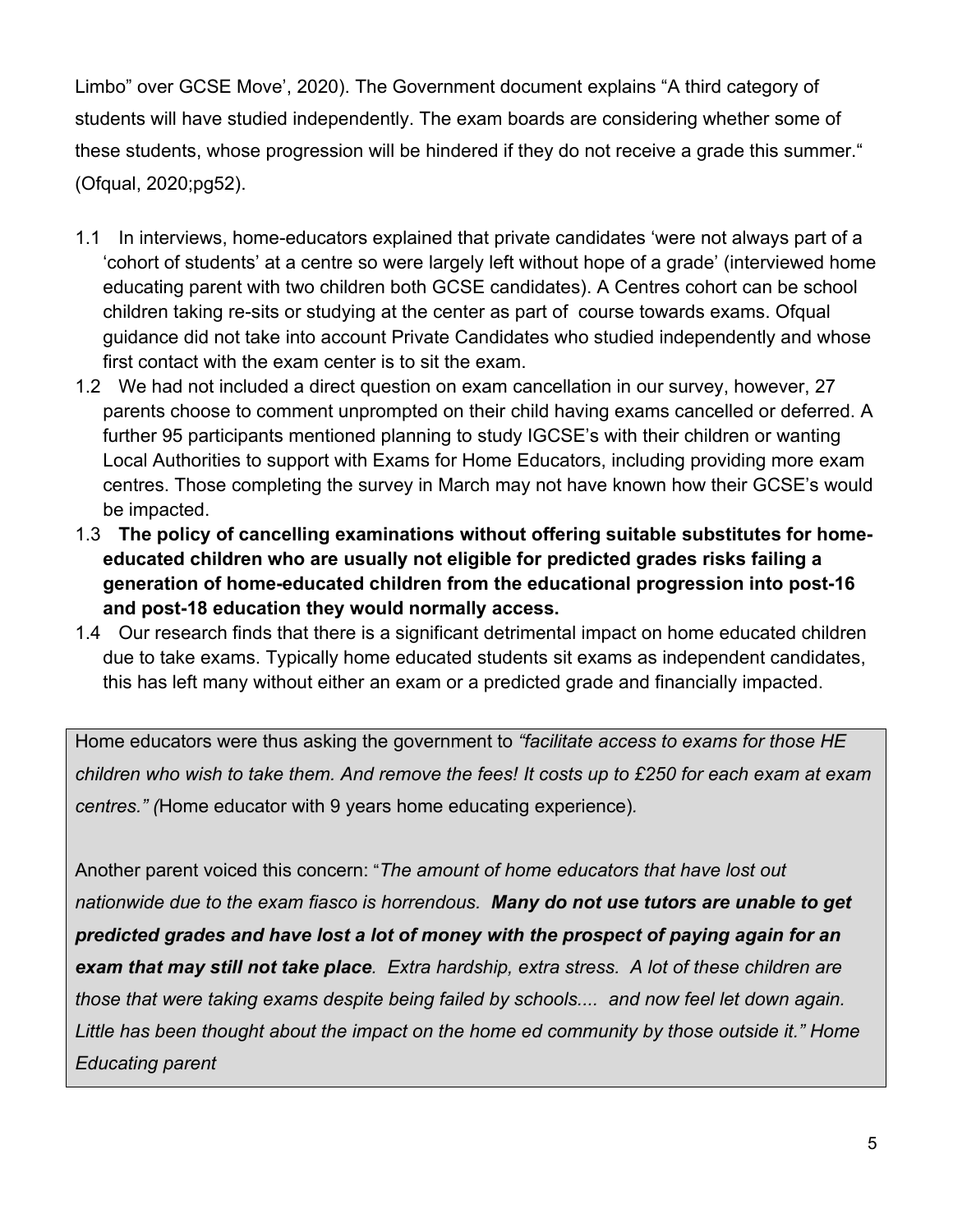- 1.5Initially 24 families reported problems with their home educated children accessing exams due to disruptions and cancellations during Covid-19 with different examples in each county. Home educators reported the government and Ofqual's response had ignored the home education community during Covid-19 exam cancellations and disadvantaged their children's academic progress and opportunities. We have collected a further 100 case studies that demonstrate the breath of impact and are submitting these to Ofqual.
- 1.6 Some families reported traditionally using Open University as an alternative way to access higher and further education. Although this provision varies significantly in availability in different LA's. In June 2013, following the publication of the Wolf Report, the Government issued Guidance to Local Authorities, Colleges and Sixth Form Centres on the Full-Time Enrolment of 14-16 year olds which some home educated childrens choose as well as examples in the report of standard college entry **or** apprenticeship. Colleges make local arrangements as they deem appropriate (Education and Skills Funding Agency, 2017)
- 1.7 A significant number of students are facing re-sits next year and delaying their current education plans, some face having to add English and Maths to their college course and some are still in limbo without a resolution to their child missing out on their Exams. Home educators study independently and successfully for IGCSE's and A 'level Exams. 'For home educated children who have studied independently for a public exam like GCSE or A level independently, through a private tutor or via a correspondence course, it is usually the pupils own responsibility to find an exam center, register for the exam, find a qualified person to assess coursework and enter examinations' (*Tobias. L*, 2020,) (Nicholson. F, 2020.). This is all done at the parents own cost. The survey suggests EHE have done this in high numbers for at least the last 20 years using schools and exam centers to sit as independent candidates according to long term home educators experiences.
- 1.8 Home educators are not able to mark their children's work for a predicted grade nor have they sat marked Mock Exams so cannot use mocks as a form of predicted grade. Home educators **college and university places** are being **jeopardised** as well as apprenticeships and vocational courses. Many have been left without a solution. Parents are urgently trying to negotiate with **local providers** (which are varying in response) regarding re-sits, marked portfolio work through private tutors (at additional costs) or having to defer educational progress for a year in the **absence of exams, impacting on EHE children's future education opportunities**.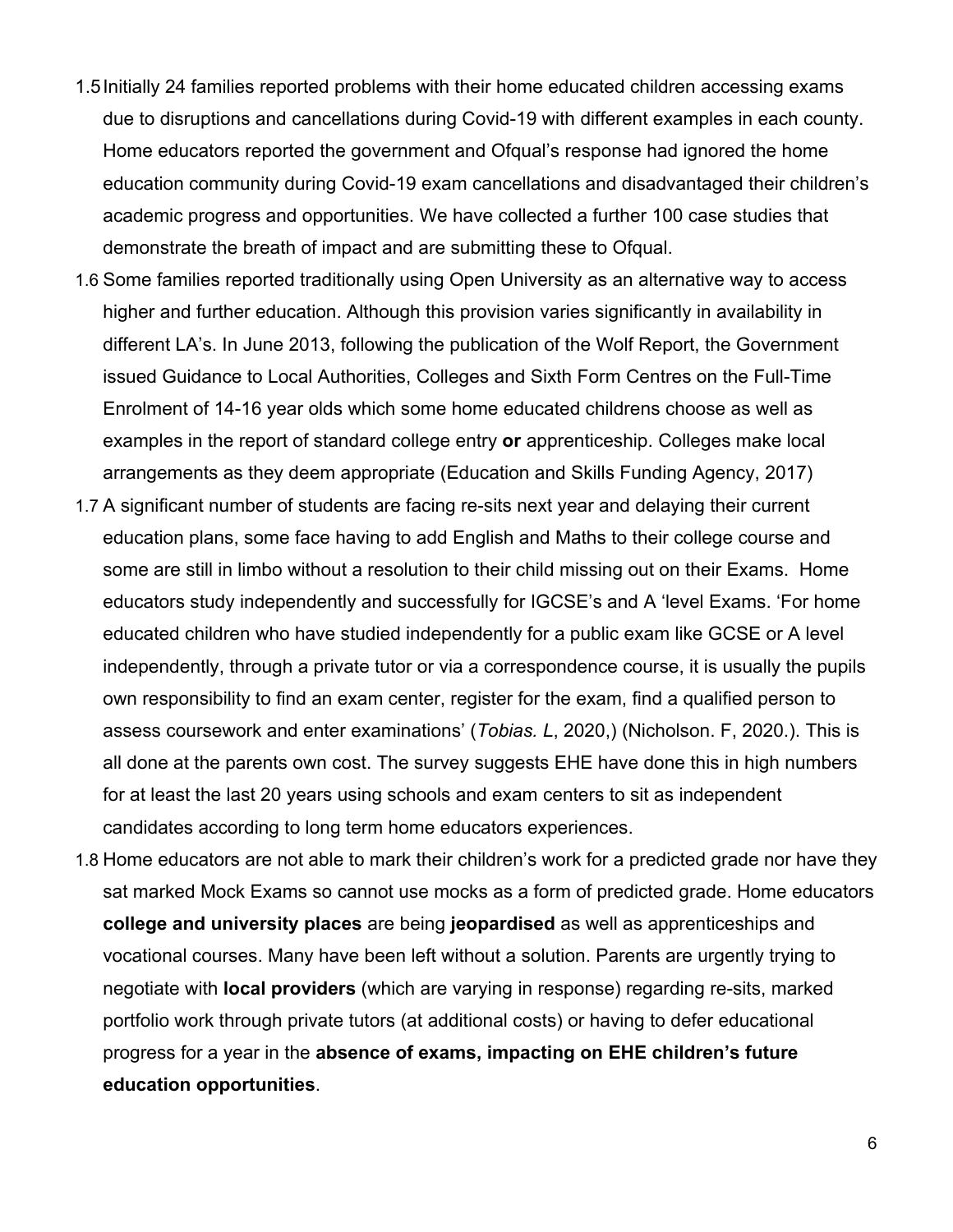1.9 Some exam centers simply said NO private candidates at all. Some got OFQUAL requirements confused with CAIE (Cambridge Assessment International Education; an exam provider) and put an age limit or time limit on submitting acceptable work and interpreted the guidance differently. One home educating tutor reported *"I was a tutor for about 25 CAIE students* who were affected. Only about 8 or 9 were able to have me submit portfolios for them, because each centre made up its own rules. Some just said NO private candidates at all. Some got the OFQUAL requirements confused with CAIE and put an age limit or time limit on acceptable work. It was truly a shambles, and I'm *remembering which centres went out of their way to help home educators."*

Home educating parents continue to be unclear about what the government will do to support their children missing out on exam results and lost progression opportunities to the detriment of their children's education.

.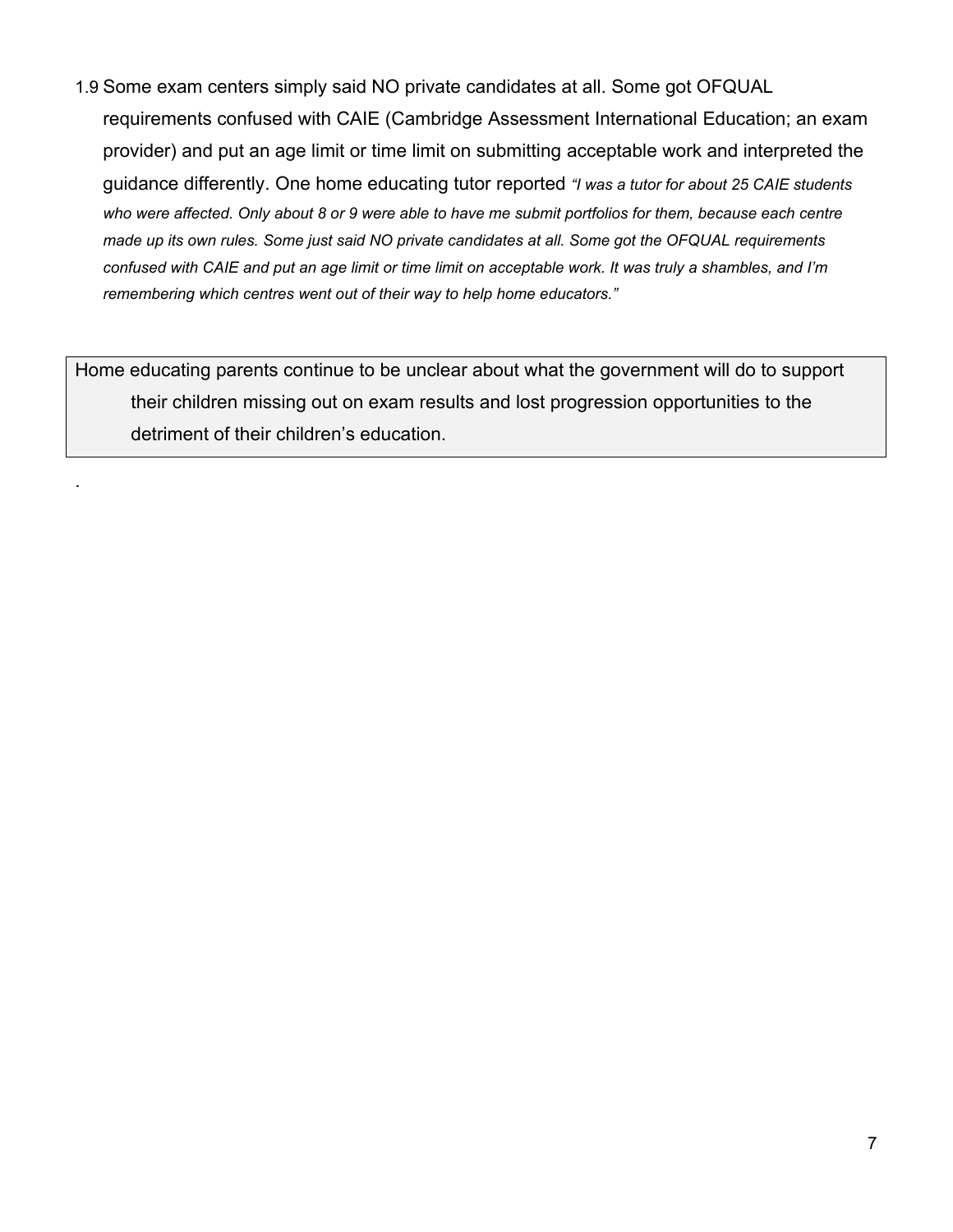## Findings Section 2: Home educating families draw upon different skills and expectations about their provision, adapting more easily to school closures

"We have only had to adjust the balance in lock down, we will simply readjust back in a way that works best *for our team and their needs." (Experienced home-educator with 7 years of home education experience and two children aged 6 and 10 years)*

- **2.1.** Many parents felt the same challenges with restrictions on assembly, movement and social isolation as schooled families. While many home educating parents have different skills and expectations of what education is about, when it comes to school closures, they have been able to use those skills and expectations to leverage education in a successful way.
- **2.2.** The survey showed many parents used 'lockdown' **as an opportunity to teach life skills and coping skills, develop emotional literacy, mental health and wellbeing skills.**
- **2.3.** The survey suggests that this adaptable approach led to more enjoyable experience and more learning for the children, focused on both creative and practical learning processes as a catalyst for independent learning.
- **2.4.** Parents showed high levels of leadership and organisation and encouraged their childrens to be independent in their learning and in communicating with friends through digital platforms.
- **2.5.** Families relied upon well-established and strong communication skills between its members, which contributed to a strong sense of trust and resilience to any unfolding challenges.
- **2.6.** Parents reported being used to having flexible and adaptable schedules in home education provisions, which are intuitive to their children's interests and abilities, or availability of outdoor activities.
- **2.7.** Parents suggest a sense of not fundamentally changing the way home education takes place, noting that social distancing and restrictions of assembly affected families' ability to access external cultural education spaces, blended learning and community groups and activities.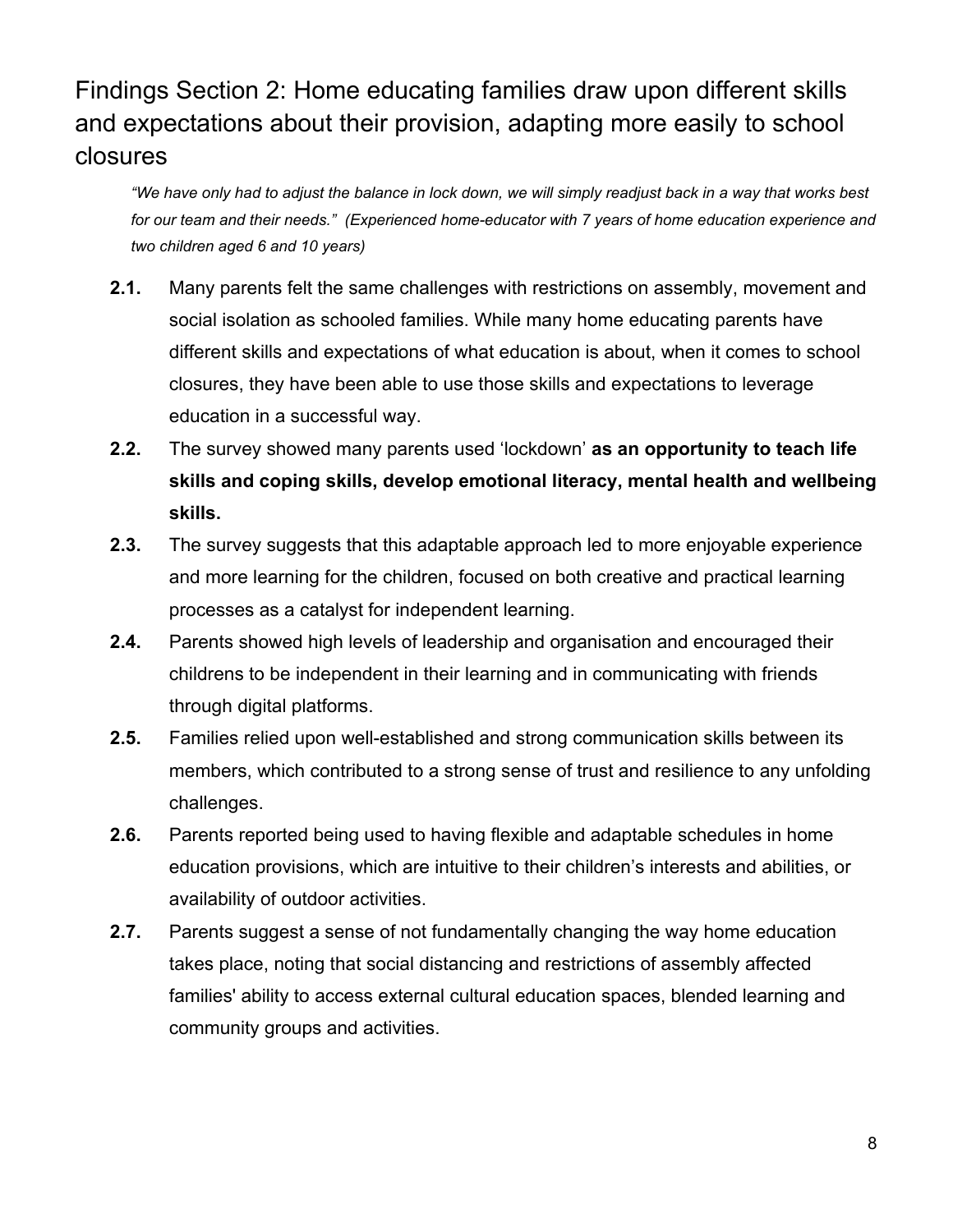- **2.8.** Parents reported a focus on social, emotional and personal wellbeing and had an understanding that children needed to feel safe and secure to be able to fully engage in their learning.
- **2.9.** There is a significant amount of trust in homeschooling children wanting to learn and being capable of directing their own learning. Families did not differentiate between 'school day' and 'home', adopting blended approaches where home education operates as an 'extension of parenting'.

Home education is a wonderful, life affirming choice which enables children to learn at their own pace about things of interest to them. It should be encouraged as a viable option and resources put in place to support it. (Experienced *home-educator with 17 years of home education experience and two children aged 10 and 22 years.)*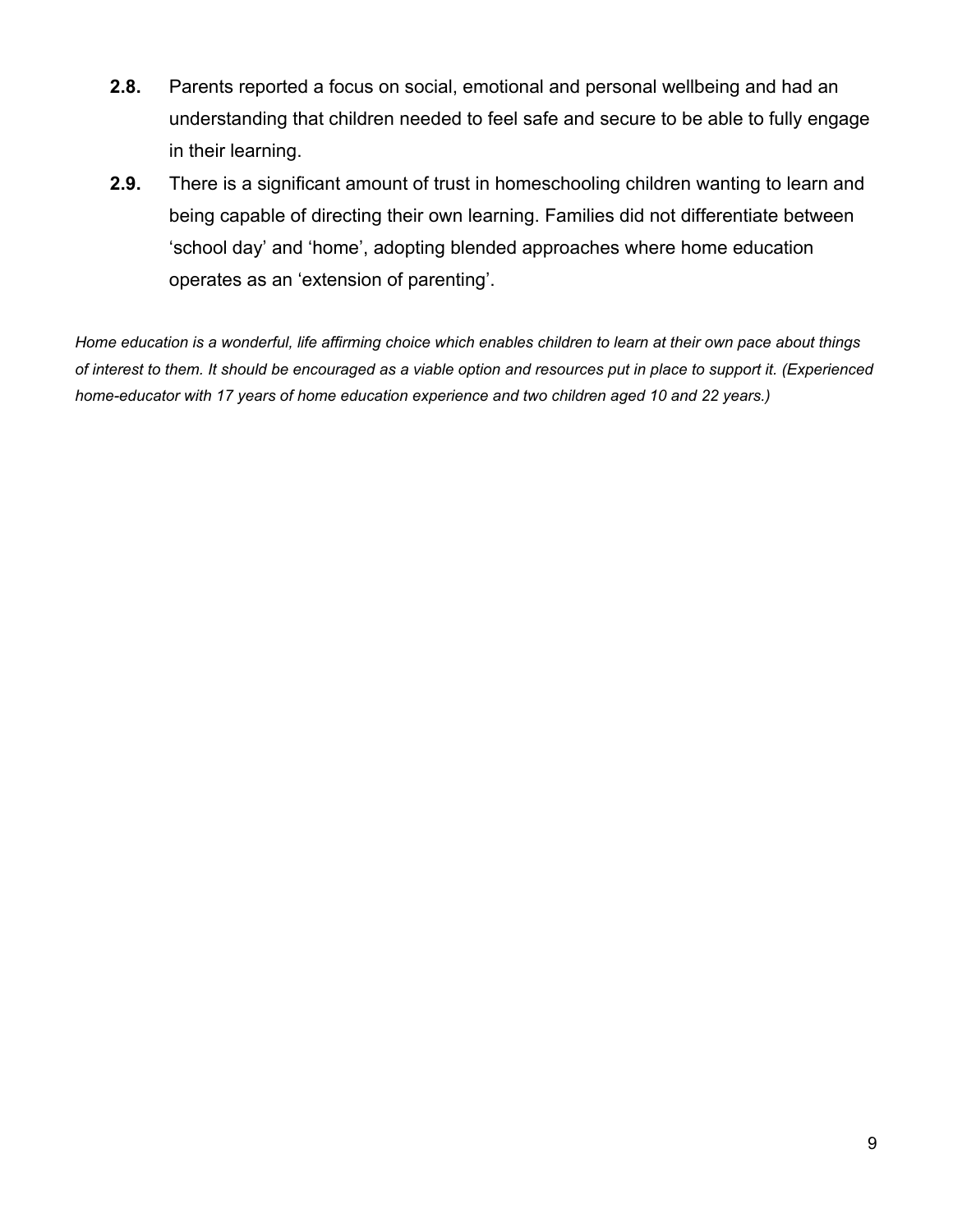#### Findings Section 3. Home educating families have environments prepared for productive teaching and learning activities.

"I've been reminded how much I appreciate the flexibility and the freedom to make our own decisions. I've also been reminded that the qualifications aren't the be all and end all, enjoying the ride and gaining knowledge *are more important. We've made few practical changes though in how we home-ed." (Experienced home-educator with 14 years of home education experience and two children aged 14 and 18 years).*

- **3.1.** Despite differing socioeconomic status, home-educating environments participants described being suitably resourced, with parents making use of available digital and practical resources.
- **3.2.** The survey shows parents having already taken financial responsibility for their children's education, preparing, planning and organising materials necessary to carry out home education.
- **3.3.** Home educating families expressed a great deal of empathy for schooled families and most thought that it was right for the home educating community to be supporting these families through this time.
- **3.4.** Parents with younger children reported a less structured more informal 'child led' approach, whereas children approaching formal examinations such as GCSE are introduced to more structured learning.
- **3.5.** Many families reported in interviews that they did not take holidays defined by school opening times, and were flexible taking time off when necessary.
- **3.6.** Home educating parents reported having a wide range of learning resources and material at home as well as a range of educational games, toys and art material, often informed by holistic education experts including Waldorf Steiner, Maria Montessori, Charlotte Mason.
- **3.7.** Parents note children being comfortable in making use of the free digital resources available during Covid-19 to add to their bank of resources, being experienced using web-based applications and websites, and video conferencing tools.
- **3.8.** Home education families with children described as SEND reported harder transitions from physical to digital learning environments. However, families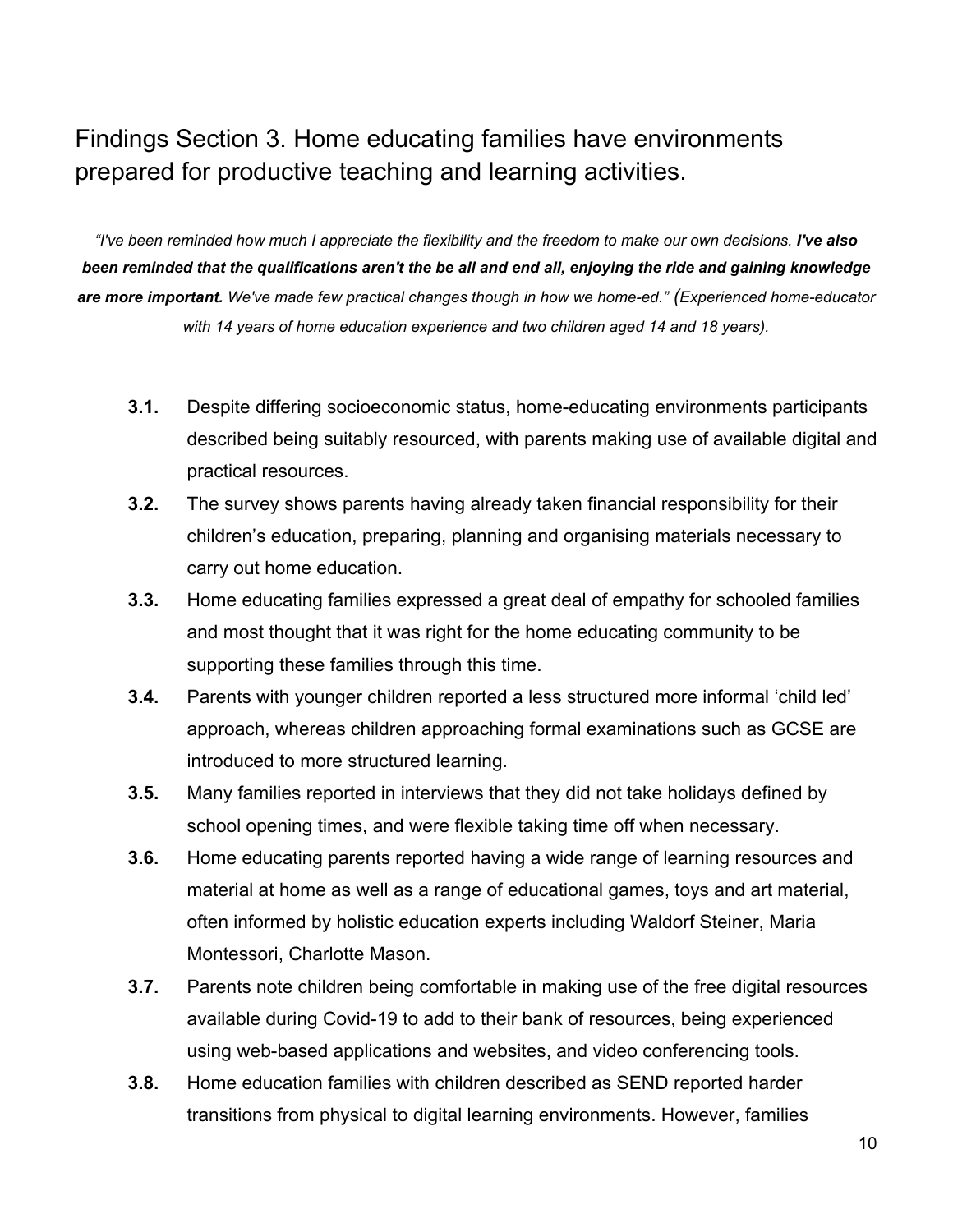reported mitigating distress by being more creative with their child's learning at home and increasing engagement with their child's interests where possible.

"I saw education was achievable in many different ways, outside of the school system. Having trained as a primary *school teacher, I wasn't anti-school, I was simply pro 'education otherwise" (Experienced home-educator with 21 years of home education experience and five children aged 13, 19, 21, 23, 26 years.)*

"Contrary to what most people expect the home ed community is vast and extremely social... [my children] learn about the world around them. All of that has had to stop...What has not stopped is our semi-formal side of things. My children are still accessing the same online courses that we have always used. The STEM boxes still come through the door monthly - although they are not opened for 3 days. This part of their routine has not changed and *that is helping them through this."(Home-educator with 13 years of home education experience and four children aged 13 and 16 years.)*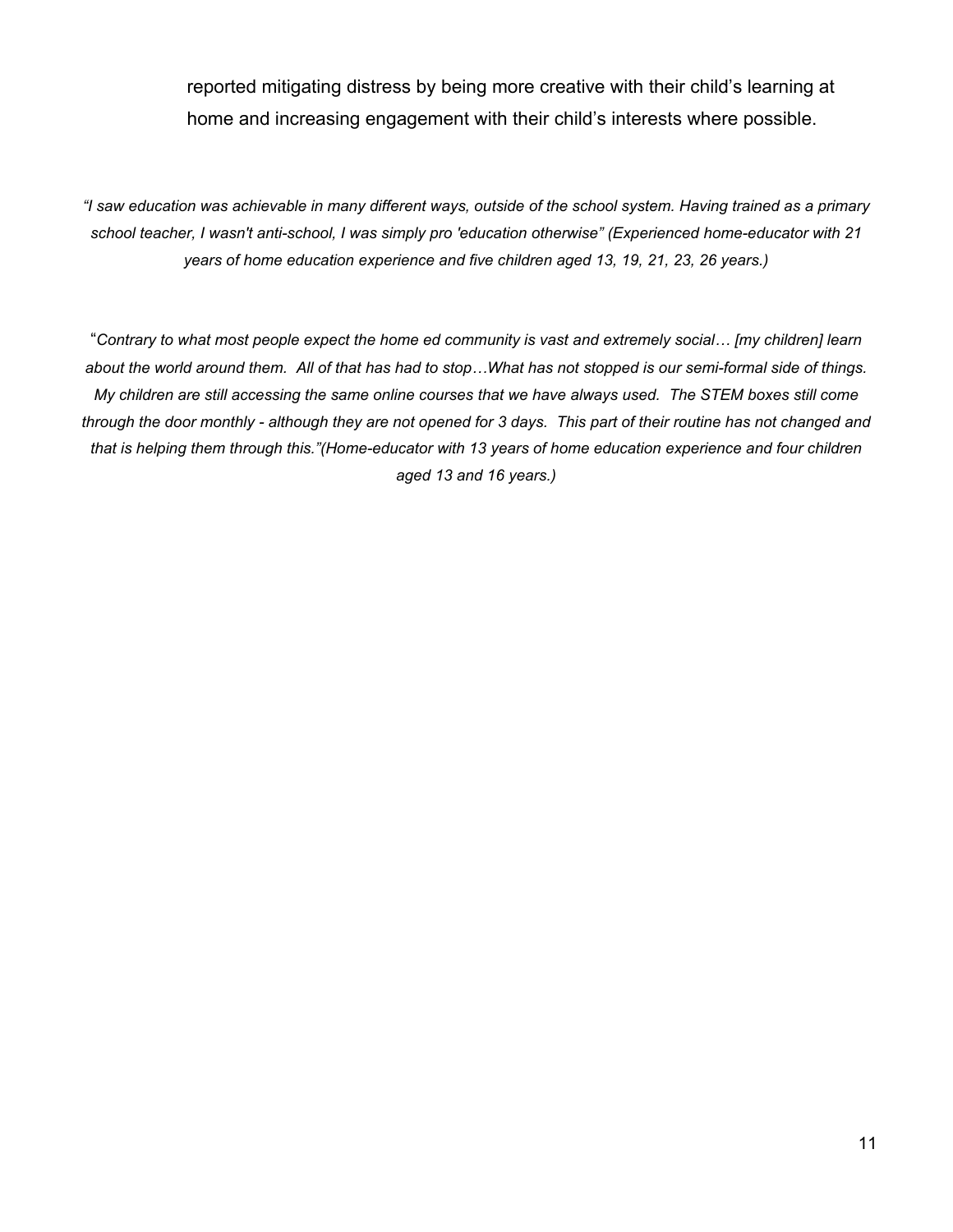### Findings Section 4. Home-education families consider the enforced remote schooling as "crisis schooling"

*"No, I do not feel 'home schooling' is the same as 'home education'.*

The current rise in 'home schooling' is based on work sent home, like an online school, and does not focus on the individual child's needs, ideas, desire for learning, and does not follow interests as such. I think it focuses on a premade curriculum and completing tasks set for the child, rather than allowing the child to make decisions and take time to explore. In no way does it resemble home education as home education takes place anywhere and *everywhere, indoors and outside, daily, at all hours." (Experienced home-educator with 6 years of home education experience and four children aged 18months, 8, 11 and 14)*

- *4.*
- **4.1.** Parents were unanimous that learning through home education is not comparable to "crisis schooling" at home during school closures.
- **4.2.** Home educators are not under pressure to complete work set by schools. home educators did not enforce learning upon the child and generally did not see themselves at teachers. Parents instead described their role as 'facilitators of learning' which links to their philosophical views of education.
- **4.3.** Families report home practice had not changed but they were missing a significant element of their practice which was to enjoy doing the social side of learning and peer to peer engagement or play.
- **4.4.** The participants were of mixed opinion whether home education rate would rise but suggested that this experience of crisis schooling would not reflect accurately what home education was in reality.
- **4.5.** Participants were near unanimous in predicting that the only families that might transition to home education were those that already had an interest in home educating and were already considering it before lockdown.
- **4.6.** Many parents discussed their education philosophy forming the foundation of their practice, something participants were adamant is based on the process or journey of learning, exploration and discovering through life through intrinsic motivation conducted both in the home and more widely within the community.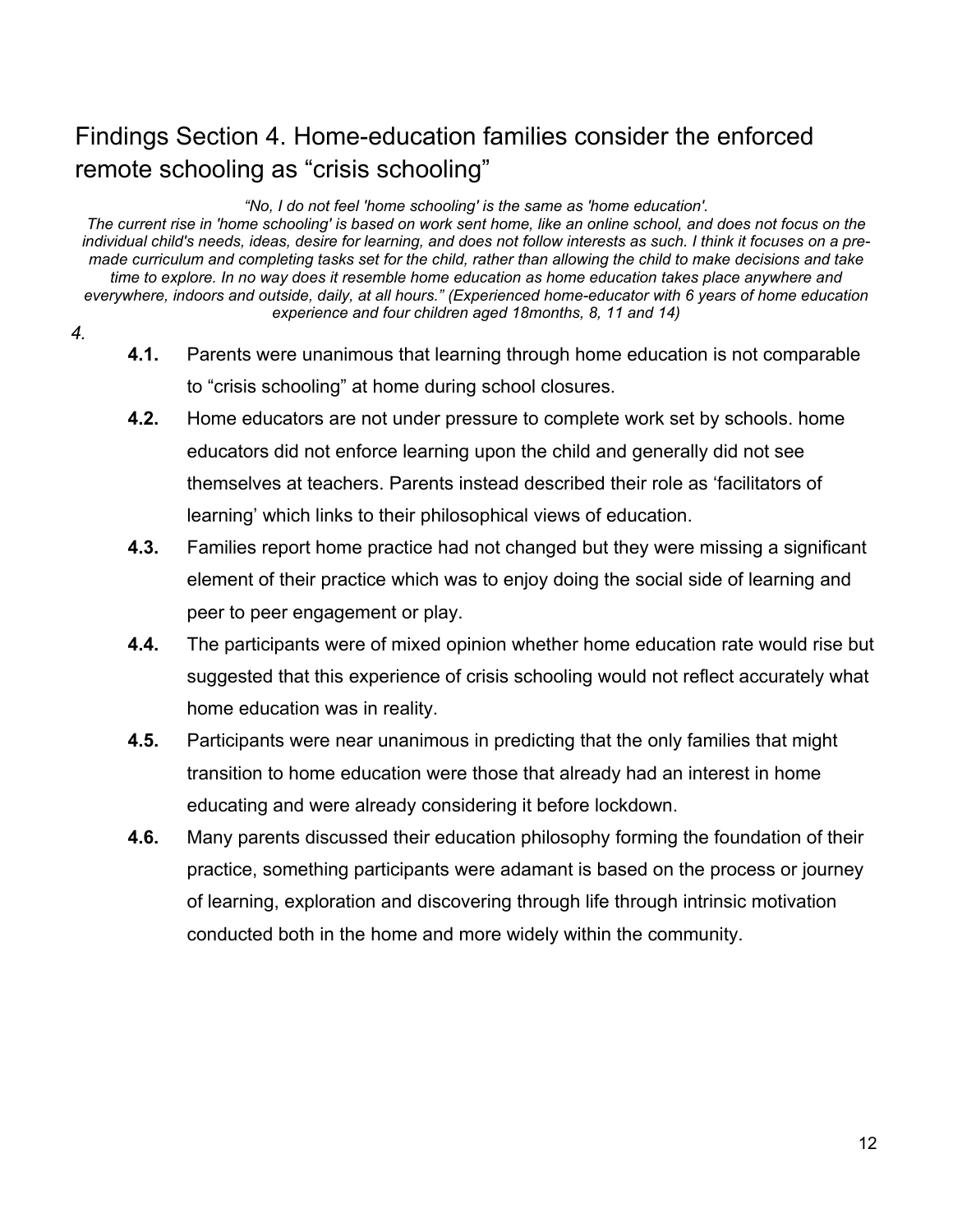## Findings Section 5. Home education families focus on opportunity to develop teaching and learning skills that they may not have otherwise learnt

"Our approach is tailored to stimulate and provide the practical life and academic skills necessary to live happily, healthily and achieve potential, in whatever area our child wishes to explore." (Experienced home-educator with 10 *years of home education experience and one child aged 13 years.)*

- 5.1Families report planning on spending more time at home to allow for more in depth study of subjects and topics that the children are interested in and more time at home to play, to think and to have quiet days.
- 5.2Families experienced an understanding of the value of quiet time and space and saw this as an opportunity for recovery and recuperation not of trauma.
- 5.3Typically parents spend a significant amount of time preparing and planning their

children's education whether they had a fully structured practice or unstructured and

informal there was still an element of planning and differentiation for each child.

5.4Parents reported using the lockdown situation as an opportunity to demonstrate coping

skills and self-care practices during stressful life events

"I have been impressed with how resilient my children have been. There's been no tears or complaints they've just carried on as normal, even when their holiday was cancelled. I used to worry that we didn't do enough groups *etc but now I think we had it about right" (*Experienced home-educator with 9 years of home education experience and three children aged 4, 10 and 12 years.)

"It has brought me closer to my children and more in tune with their needs - I will forever be grateful for that." *(*Experienced home-educator with 4 years of home education experience and four children aged 11, 11, 13, 13 years)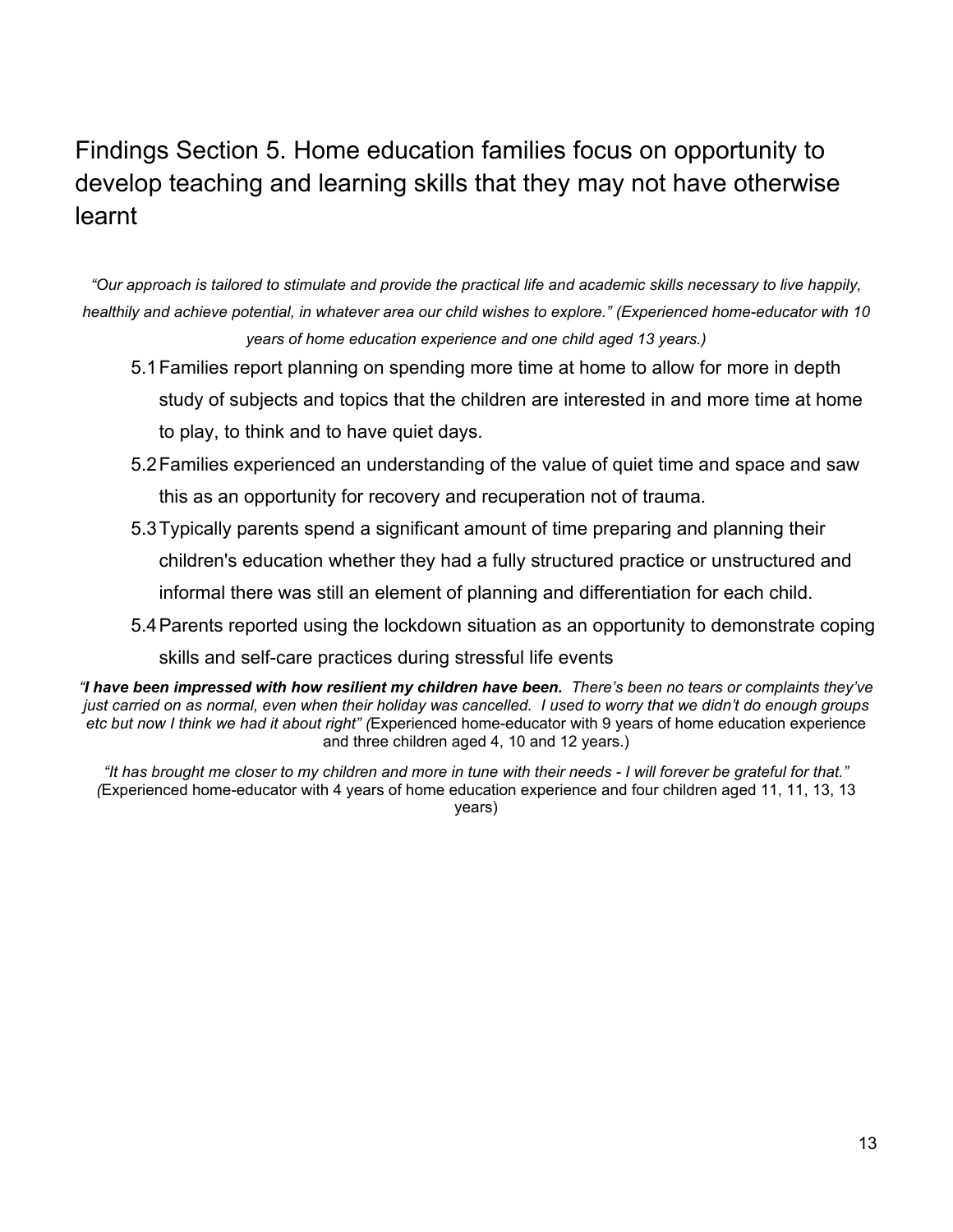### Findings Section 6. Home education parents welcome the availability of online educational resources, but recognise the importance of social contact

A lot of parents are simply trying to keep up with work sent by school. The school is still considered as the *authority in respect of the child's education. Also, true home education under "normal" circumstances, encompasses a lot of activities outside of the home, which is not possible now. Home education groups can't meet at all currently, which impacts home ed children significantly." (Home-educator with 18+ years of home education experience and four children aged 14, 16 and others are adults.)*

- 6.1 Many parents reported no change to their home based learning but were clear that home learning was only a part of the whole experience of home education. The activities out of the home, the socialisation and community based learning were missing during lockdown and this meant that their usual practice on the whole was very disrupted and did not look at all the same during lockdown.
- 6.2Home educating families use free and paid subscription game based apps developed around the curriculum children have regular access to. Home education families had a flexibility of when the child completed learning (see 1.10).
- 6.3Families reported groups had moved to zoom and that the children had regular access to friends via online platforms. Where some children did not enjoy the interactions, the parents were aware of the need to support their child with increased interpersonal interaction with them through games and conversation.
- 6.4The report showed a small number of SEND families expressed concern about post covid19 life and adapting to managing changes with their children from social isolation to social contact.
- 6.5Parents report easy transition in using blended education providers such as tutors using digital tools until face to face can be resumed. Parents report using YouTube tutorials for learning support as well as live workshops or talk, where children can experience participatory learning remotely using digital platforms to socialise.

I do not believe that the home schooling that is being practised in the light of school closures is home education. It is, as far as I understand, distance learning in a trauma based situation. Home education is *broad and individual. Very little is done predominantly at home…Home education is external activities, lots of interaction with caregivers, meeting with friends from the home education community and other adults (such a people working in shops, libraries, museums for example). It is not normally*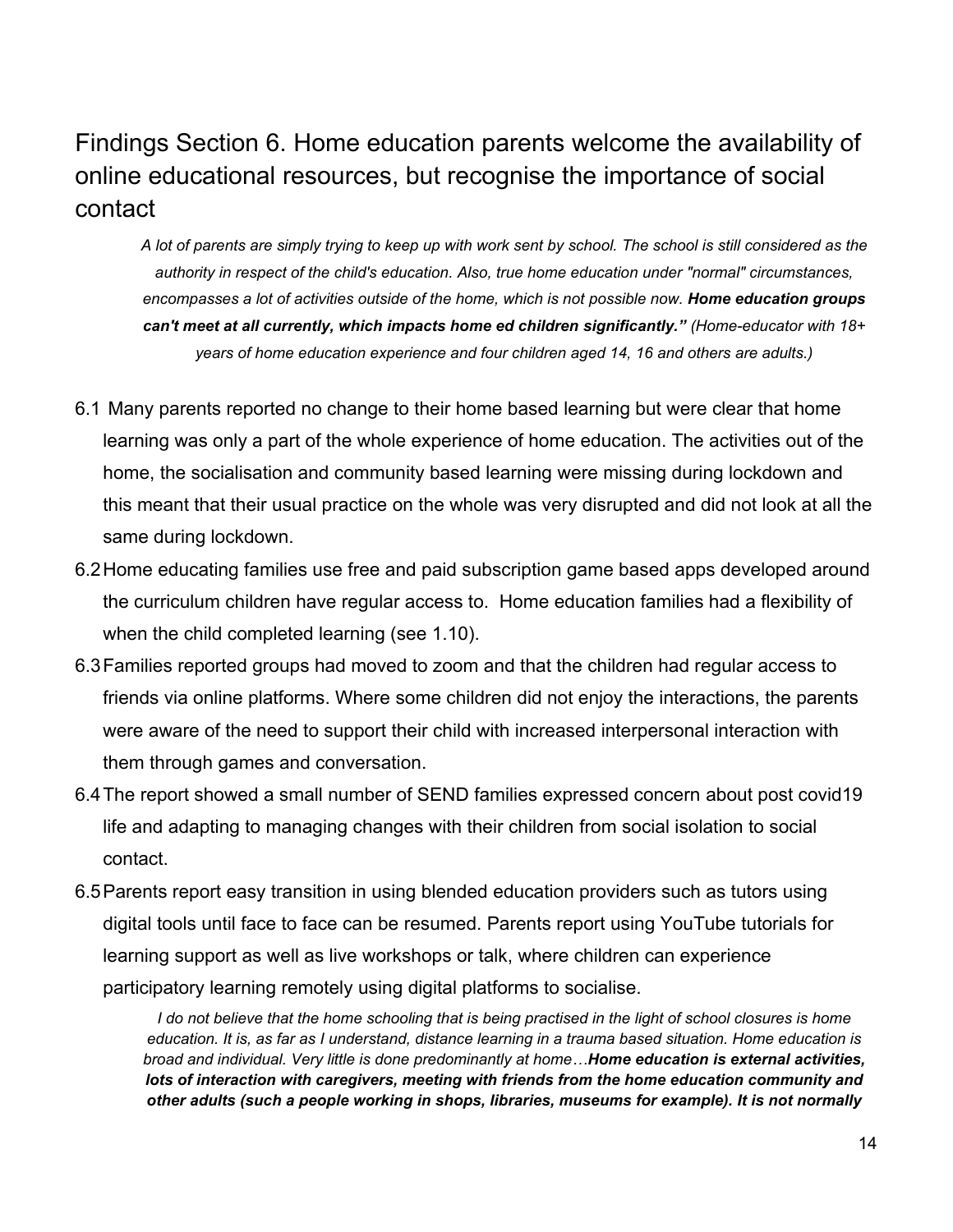*something done in isolation." (Home-educator with 14 years of home education experience and two children aged 10 and 22 years).*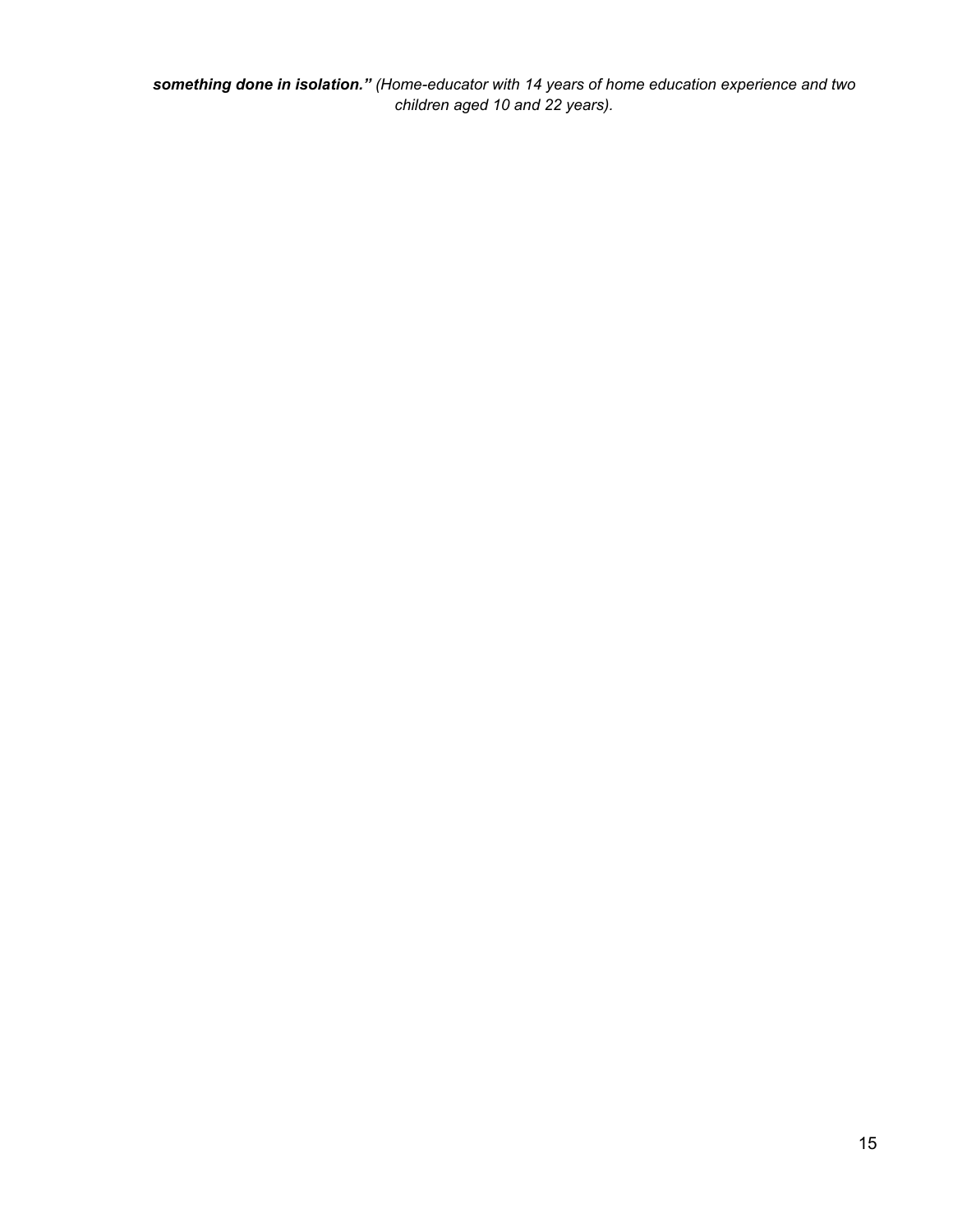#### Findings Section 7. Home education families maintain a holistic view of children's education

*"Home Education explores learning holistically and can span many subjects within one project or topic. It doesn't have to look like school or any form of traditional learning. Home education happens everywhere* and at any time. Moments of wonder and realisation can occur whilst walking, in conversation. It is in the *conversations that I heard much learning being worked out and absorbed by my own children. Home Education is organic and humanistic, creative and encourages many problem solving, multi-sensory and multiple intelligences….Home schooling is linear and logical, it is about compartmentalising knowledge and skills by subjects, imparting and regurgitating knowledge, rather than following a child's interests. Home schooling is replicating school at home with a timetable, structure, chair at table, written work, marking, homework, it is often following the National Curriculum"* (*Home-educator with 20 years of home education experience and four children aged 13, 18 and 20 years).*

7.1. Home educating parents prefer to focus on their child's learning journey and the process of learning rather than the outcomes.

- 7.2Parents reported a closer relationship with their children and saw their education encompassing more than traditional academics but included all aspects of life.
- 7.3Many parents had an understanding of what had worked for their children's education and had an awareness of their children's strengths and difficulties.
- 7.4Families maintain their belief that education is not just about exams and attainment, but a fully individualised focus on children during challenging circumstances.
- 7.5Parents refocused this time, moving away from their normal practice to focusing on mental health and wellbeing and maintaining and strengthening relationship/friendships through covid19.
- 7.6Parents reported frustration with public perception of home educators. Many felt that they were perceived as 'hippy' rather than experienced and serious bespoke educators. See appendix 2 referring to the survey data for Level of Education and appendix 5 Parent Profession.

"Home Ed is a whole lifestyle not learning time and family time in separation. Learning and family life are *intertwined and indistinguishable from each other. Many home schooling families have struggled because* they are replicating school at home and it does not work (and I say that as a trained teacher as well as a *home educator.)" (Home-educator with 9 years of home education experience and three children aged 9, 17 and 21 years).*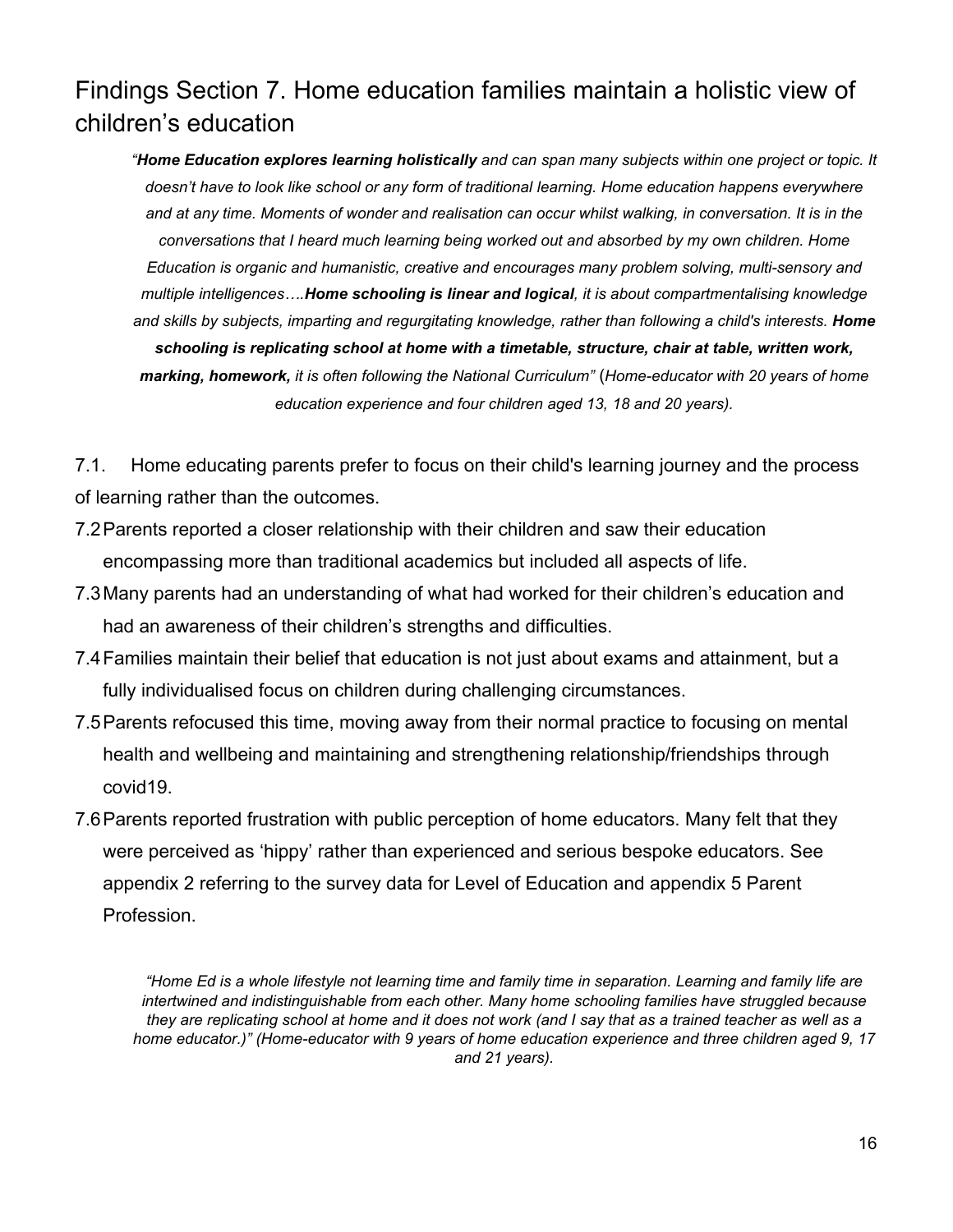### Findings Section 8. There are contrasts in the experiences of home education children and that of children normally at school.

"They for the first time during lock down have asked about my education provision in 17 *years". (Homeeducator with 17 years of home education experience and two children aged 9 and one adult.)*

- **8.0.** The survey showed 42 families had responded unprompted about one or more children at school and one or more children home educated. Participants reported that they didn't feel stressed about home educating but did feel significant stress maintaining the work from school, some having to set their children up at workstations to be online for school. "*I have a child in school and their school is fully running online. Timetabled lessons are still at the same time, even including assembly. So in her case it is complete school running at home*." Home educating parent of three children with one in school.
- **8.1.** This is very different to home education. We determine our own timetable and are not following a curriculum. When a concept is understood we move on to something else as opposed to requiring completion of particular learning points. So whilst we might set objectives for a half term, sometimes we complete in a month and move on, other times it can continue for a few more weeks.
- **8.2.** Parents reported their schooled child getting more tired and feeling stressed and fed up that their home educated child. Parents reported an increased stress of receiving work set externally and having to be 'teacher'.

"*No. Its just school in the same format but at home. 13 yr old now at secondary school, 10 yr old still home ed. The workload for 13yr old is ridiculous, they are expecting the child to sit and work to the same daily timetable as when at school. We have reverted to chilling the heck out for 13yr old. Mental health more important than box ticking.* **Home educating parent with one child in school and one home educated.**

- **8.3.** A significant number of participants in this situation reported reverting to home educating all their children and dropping the school structure for their usually schooled children where possible to alleviate the stress at home.
- **8.4.** In the survey parents talked about a difference in home education being a facilitator to their children's learning not a teacher, learning alongside their children and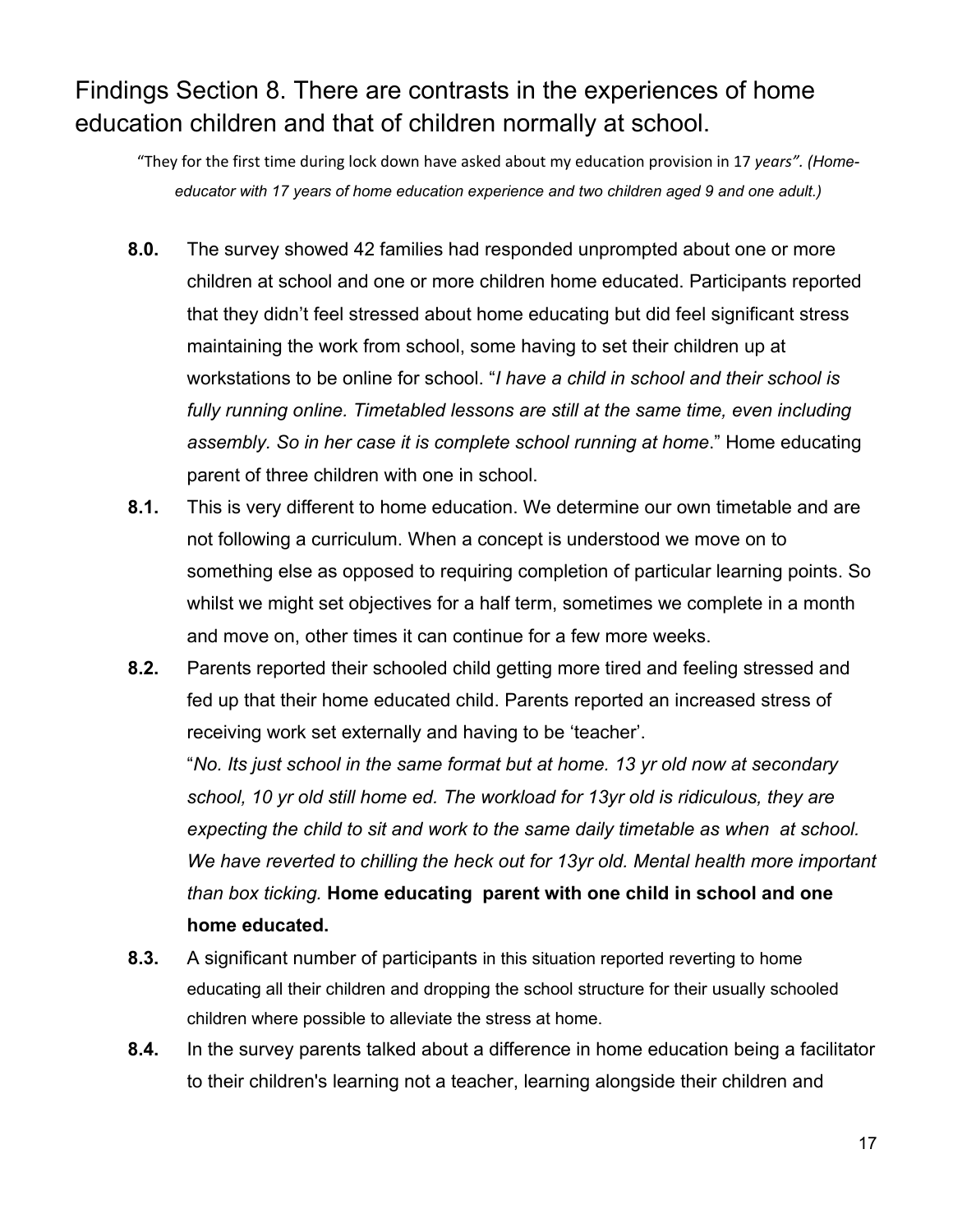following their interests. Participants expressed that during this time of national crisis what children needed for parents to be parents and not teachers.

#### Findings Section 9. Variations in local and national engagement to home education families during Covid-19

*"Even in lockdown period LA's are actively chasing up proof of education being provided of children whom are electively home educating and threatening SAO when quarantine home educated children and their* parents are not having this additional stress and their schools are not as parental fines suspended. Ofsted *inspections suspended, do your best attitude for parents forced into home ed through quarantine." (Homeeducator with 3 years of home education experience and one child aged 8).*

- **9.1.** Families across the United Kingdom report being contacted by their local authorities to produce evidence of learning during lockdown, despite government announcements that Ofsted inspections were suspended.
- **9.2.** Families reported being disappointed that local authorities had used this time to contact them or 'hassle them' rather than reaching out for support or leaving them to be contacted at a later date.
- **9.3.** The report revealed the majority of Home educators expressed experience of what they experienced as harassment on the part of LA.
- **9.4.** Families report local authorities varying in response prior to and during school closures, with no consistency in approaches of engagement.
- **9.5.** Families wanted there to be a more uniform response to home education from every LA. Some participants describe being engaged with home educating community groups, who have been very good in liaising with families and LA.
- **9.6.** Many families report mistrust of local authorities due to what they experienced as hostile actions including inconsistent demands for work, being referred to safeguarding authorities without, in their eyes, any obvious cause for concern, and fear of engagement with Education Welfare Officers whom the EHE community experienced as lacking understanding of home education practices.
- **9.7.** Parents report government guidelines on home education presume that home education practice takes place in a tutoring style, with guidance (Protective Measures for Out-of-School Settings (OOSS) during the Coronavirus (COVID-19)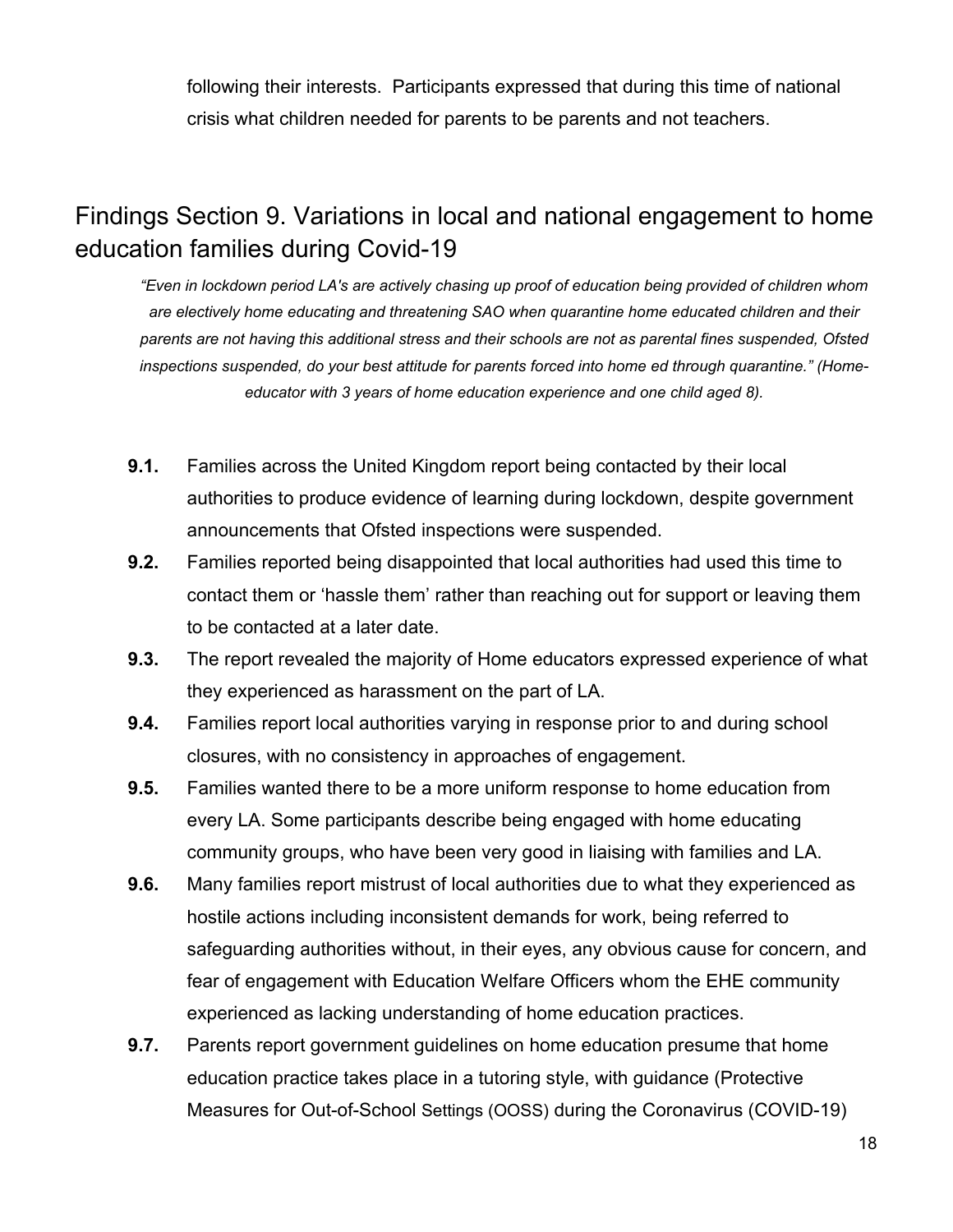Outbreak, gov.uk July 2020.) referring to "*working safely in other people's homes*" which demonstrates a lack of understanding of how home education is usually conducted.

"*Parents (including guardians and foster carers) who have chosen to home educate their own child are not OOSS providers for the purpose of this guidance. Any group activities undertaken by home educators involving their own children but taking place outside of their own household should be carried out in line with current government guidance, such as Working safely during coronavirus (COVID-19) in other people's homes"*. **Protective Measures for Out-of-School Settings during the Coronavirus (COVID-19). Updated, July 2020 from gov.uk** 

- **9.8.** The report revealed examples of good practice from some LA's. Home educators discussed the need for national training for Elective Home Education outreach staff in LA's which they predicted would remove the fear around registering and see higher numbers registering and engaging with LA. In examples were home education has collaborative relationships families felt there was a positive way forward.
- **9.9.** Home educating families would like to see a deeper understanding of home education practice and an acknowledgement of home education as a viable and successful and healthy choice for families by schools and government both nationally and locally.
- **9.10.** Our survey also showed that participants rated the majority of LA's as "appalling", "overstepping their remit" "awful" "no one trusts them here" "you have to know your rights then they back off". These answer categories were chosen by respondents and not set by the researchers. Participants mentioned 70 LA's in our study Hampshire, Devon, and Coventry had largely positive after engaging and working with local home education community groups.

"Our LA have recently engaged positively with some experienced home educators to improve their contact and approach to the community. This has been helpful and beneficial. I would now say the relationship is positive" *(Home-educator with 13 years of home education experience of four children aged 8, 14, 17, 18.)*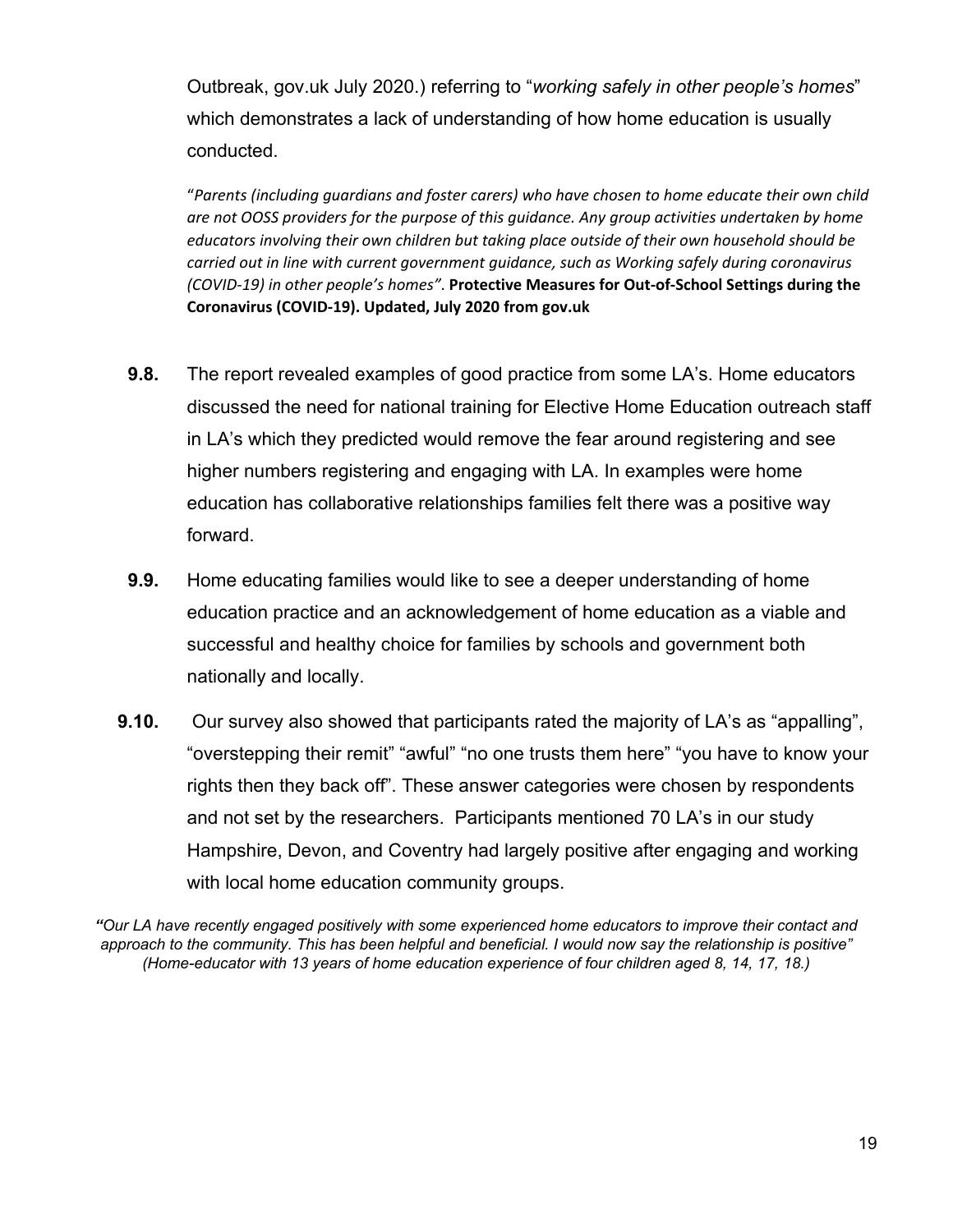Appendix 1:

Parents Profession: Job Sector Category



Parents Profession by National Statistics Job Sector Category (*Standard Statistical Regions (December 2005) Names and Codes in England*, n.d.) \*additions of 3 categories: stay at home parent/full time home educator, unemployed, retired.

#### Appendix 2: **Reasons for choosing to home-educate**

The Survey showed some common ground in *approach* to home education. The most common in nearly all respondents was "*child led*".

- a) Home education families describe a common belief in being able to provide a holistic education provision, they felt enabling better preparation to continue education effectively during lockdown.
- b) EHE reported education should be focused not just on outcomes, exams and attainment, instead having a fully individualised focus on the child development as a whole person.
- c) Parents chose to focus on life skills and coping skills they felt would benefit the children learning during lockdown that they wouldn't have learnt otherwise.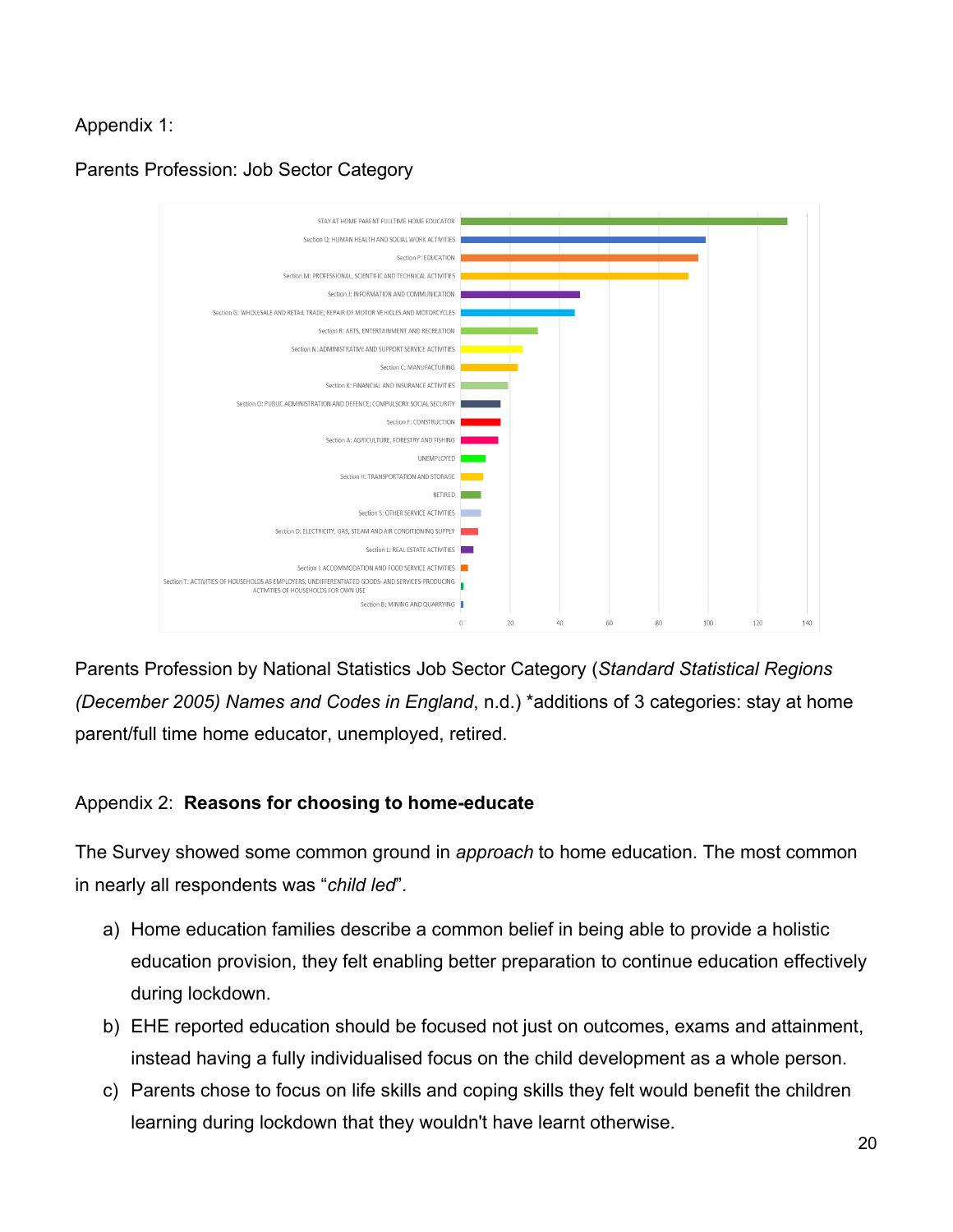- d) Families ranged in number of children and reflected a wide range of parent professions including many teachers and NHS key workers.
- e) Some families came to home education after delaying school starting age, through leaving school, as a lifestyle choice, as a viable alternative to school, or because they were home educated themselves.
- f) Concerns over a lack of Special Educational Needs support in school was a common reason for families deciding to electively home educate. "*Dissatisfaction with the structure and content of the current education system, particularly in the context of delivering special needs/neurodiversity in the classroom and making appropriate adaptations. Worsening mental health and lack of accommodations meant I decided to take responsibility for their education and cater to their needs. Home Education Parent with 4 children and 6 years of EHE experience.*
- g) Some home education families suggest informal exclusion and 'off-rolling' by schools informed decisions to electively home educate.
- h) Children had faced bullying in school or been labelled 'behind' as well as gifted learners being held back by age expectations.
- i) Most expressed disagreement with the 'one-size fits all' school system and preferred the personalised, individualised approach of home education.
- j) Availability of more online resources also helped parents and children to provide a continued provision.
- k) Many families view the national curriculum as 'too narrow' and felt they could offer wider and more diverse teaching and learning opportunities though home education.
- l) Most families valued the multicultural community aspect of home education and the emphasis on a wide range of interests that were shared through peer social groups organised by home educating families.
- m) Most reported a significant increase in quality of life, freedom of education, individual and family happiness.
- n) Home educating families would like to see a deeper understanding of home education practise and an acknowledgement of home education as a viable, respected, successful and healthy choice for families by schools and government both nationally and locally.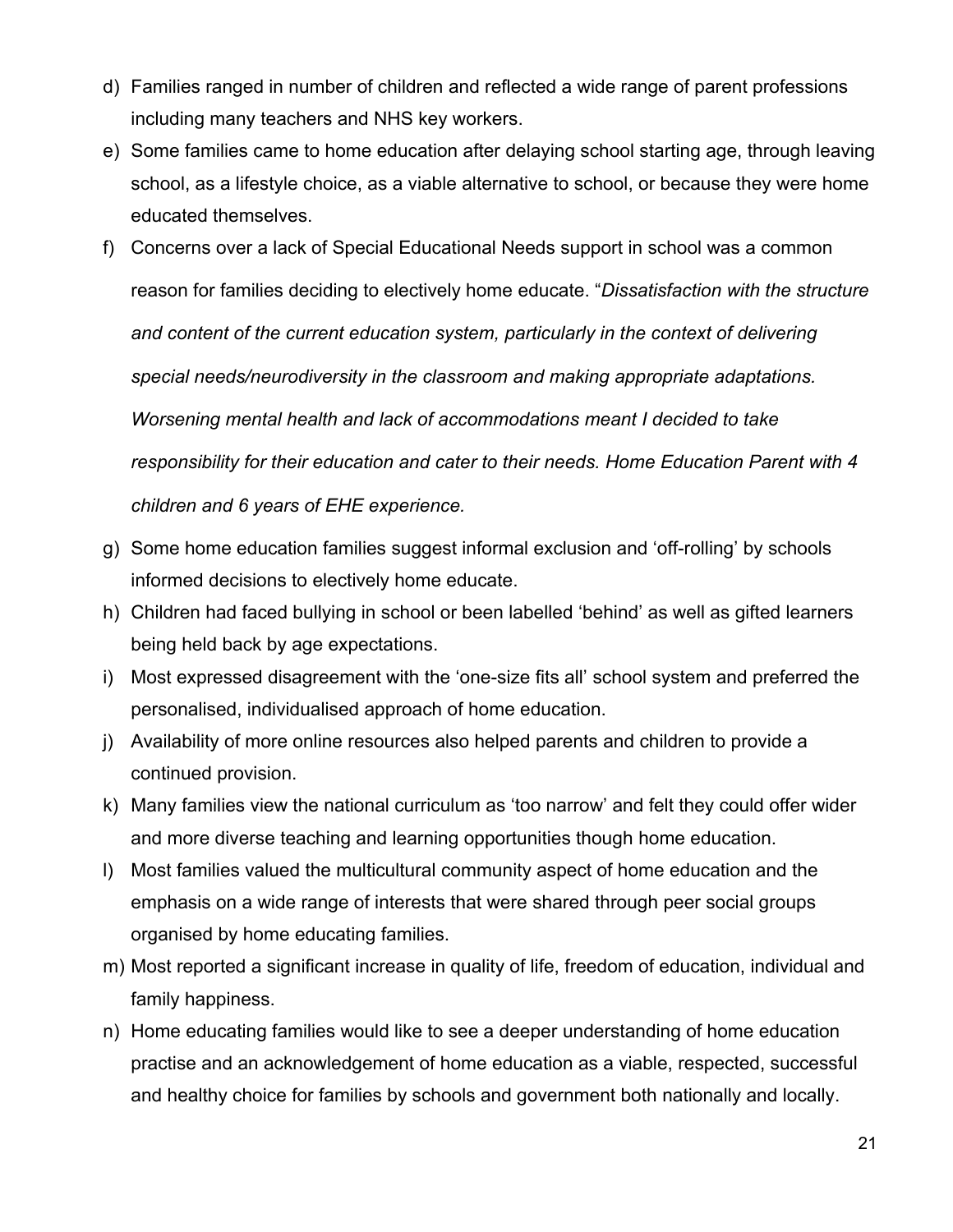#### References

- Association of Directors of Children's Services (2017) *Summary Analysis of the ADCS Elective Home Education Survey October 2017, Executive summary*. Association of Directors of Children's Service, Retrieved 19 July 2020, from https://adcs.org.uk/assets/documentation/ADCS\_Elective\_Home\_Education\_Survey\_Anal ysis\_FINAL.pdf
- *Nicholson. F (2020) Ed Yourself—Exams*. (n.d.). Retrieved 21 July 2020, from http://edyourself.org/articles/exams.php#intro
- BBC, (2020) Homeschooled pupil 'in limbo' over GCSE move. (2020, June 27). *BBC News*. https://www.bbc.com/news/uk-england-53170260

Ofqual (2020). *Exceptional arrangements for exam grading and assessment in 2020*. 68.

- *Ofqual publishes initial decisions on GCSE and A level grading proposals for 2020*. (n.d.-a). GOV.UK. Retrieved 21 July 2020, from https://www.gov.uk/government/news/ofqualpublishes-initial-decisions-on-gcse-and-a-level-grading-proposals-for-2020
- *Ofqual publishes initial decisions on GCSE and A level grading proposals for 2020*. (n.d.-b). GOV.UK. Retrieved 21 July 2020, from https://www.gov.uk/government/news/ofqualpublishes-initial-decisions-on-gcse-and-a-level-grading-proposals-for-2020
- *Department for Education. (2020). Protective measures for out-of-school settings during the coronavirus (COVID-19) outbreak*. [guidance]. GOV.UK. Retrieved 14 July 2020, from https://www.gov.uk/government/publications/protective-measures-for-holiday-or-afterschool-clubs-and-other-out-of-school-settings-for-children-during-the-coronavirus-covid-